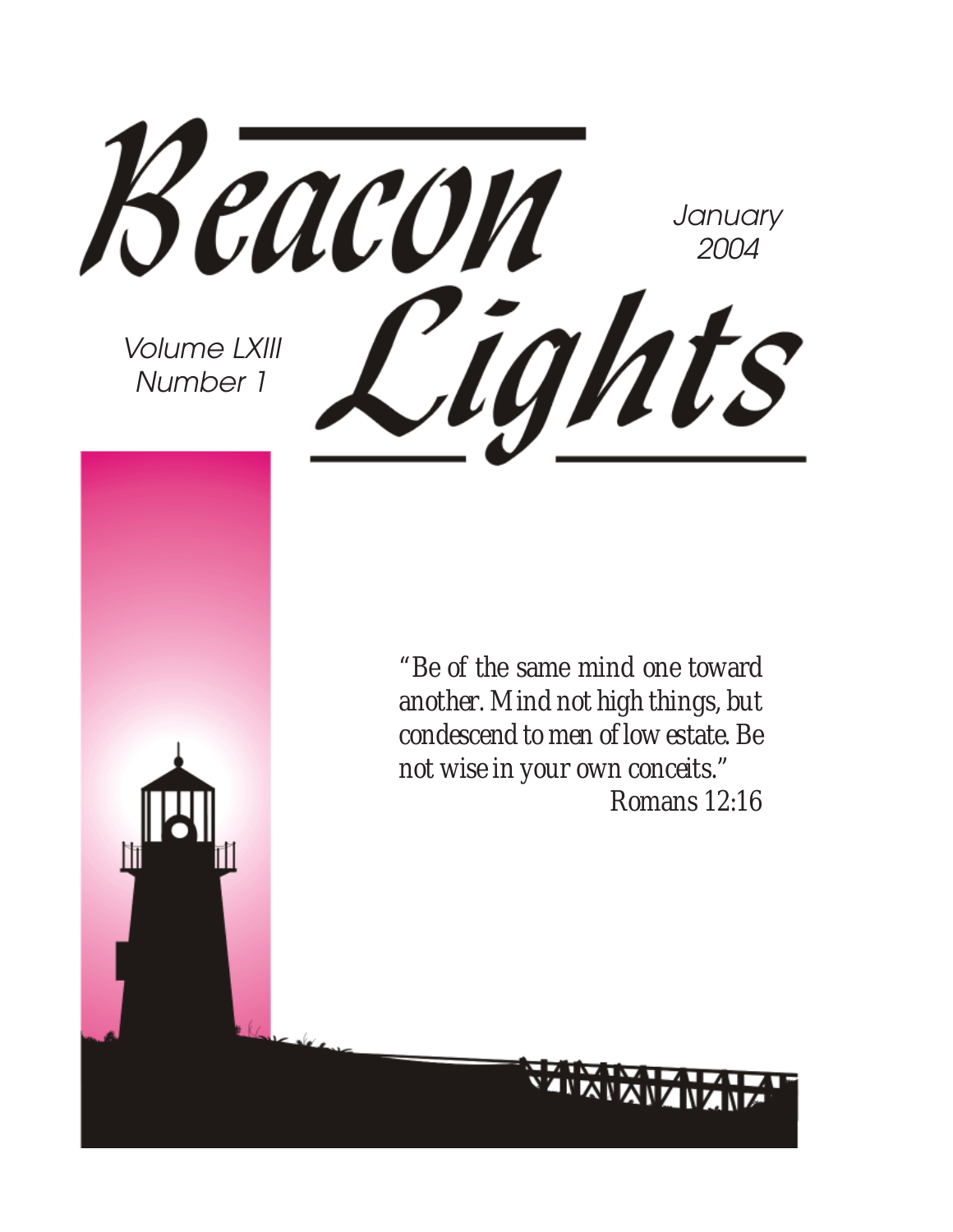#### **BEACON LIGHTS**

### **Table of Contents**

**EDITORIAL** 

| 3                                | <b>Good Reading for a Cold Winter Day</b>                                                                           |
|----------------------------------|---------------------------------------------------------------------------------------------------------------------|
| 4                                | <b>FRUITFUL BRANCHES</b><br><b>Giving In</b>                                                                        |
| 5                                | <b>CONSIDER THE CREATION</b><br><b>Hidden Life</b>                                                                  |
| 7                                | <b>STORY TIME</b><br><b>When Everything Is New</b>                                                                  |
| 9                                | <b>PASTOR PROFILE</b><br><b>Rev. Allen Brummel</b>                                                                  |
| 12                               | <b>GEM OF THE MONTH</b><br><b>The Traveler</b>                                                                      |
| 13                               | DEVOTIONAL<br><b>Watching Daily At My Gates</b>                                                                     |
| 17                               | Music<br><b>Christmas Carols</b>                                                                                    |
| 18                               | <b>WHERE WE STAND</b><br>Arminianism (11): The Saints Assured of<br><b>Persevering</b>                              |
| 20<br>22                         | <b>OUR YOUNG PEOPLE'S FEDERATION</b><br><b>Federation Board Update</b><br><b>Study Proverbs This Society Season</b> |
| 24                               | <b>CHURCH HISTORY</b><br>George M. Ophoff (13): On Common Grace                                                     |
| 27                               | LITTLE LIGHTS<br>One Man Against the World (2)                                                                      |
| CHURCH NEWS<br><b>Back Cover</b> |                                                                                                                     |
|                                  |                                                                                                                     |

EDITOR John Huizenga

ASSOCIATE EDITORS Aaron Cleveland Randy Vaalburg

SECRETARY

EDITORIAL STAFF Jeff Kalsbeek David Langerak Kris Moelker

EXECUTIVE FEDERATION BOARD Kevin Gritters (President) Matt Overway (Vice-President) Rachel Kuiper (Secretary) Brad VanderVeen (Treasurer) Sarah Koole (Librarian) Sara Huizinga (Vice-Secretary) Jeff Van Uffelen (Vice-Treasurer) Jim Holstege (Youth Coordinator) Rev. Barry Gritters (Spiritual Advisor)

BUSINESS OFFICE Beacon Lights P.O. Box 144 Randolph, WI 53956 Phone: (920) 326-6186 Email: huizenga@powercom.net

BEACON LIGHTS ON TAPE A free service to the legally blind. Contact Sam Copple 659 Lincoln Ave. NW Grand Rapids, MI 49504 Phone: (616) 774-4132 Email: SamCopple@email.msn.com

CHURCH NEWS ANNOUNCEMENTS Melinda Bleyenberg Email: darylmel@altelco.net.

BOOK SALES Becky Kalsbeek

TYPESETTER Robert Vermeer

PRINTER James Huizinga

MAILER Staff

Beacon Lights is published monthly by the Federation of Protestant Reformed Young People's Societies. Subscription price is \$10.00. Please send all correspondence, address changes, subscriptions, and article submissions to the business office.

#### EDITORIAL POLICY

The articles of Beacon Lights do not necessarily indicate the viewpoint of the Editorial Staff. Every author is solely responsible for the contents of his own article.

The Beacon Lights encourages its readers to contact the business office with any questions or comments. Letters may be edited for printing. We will not publish anonymous letters, but will withhold names upon request.

If any material of Beacon Lights is reprinted by another periodical, we will appreciate your giving the source and forwarding the printed periodical to the business office.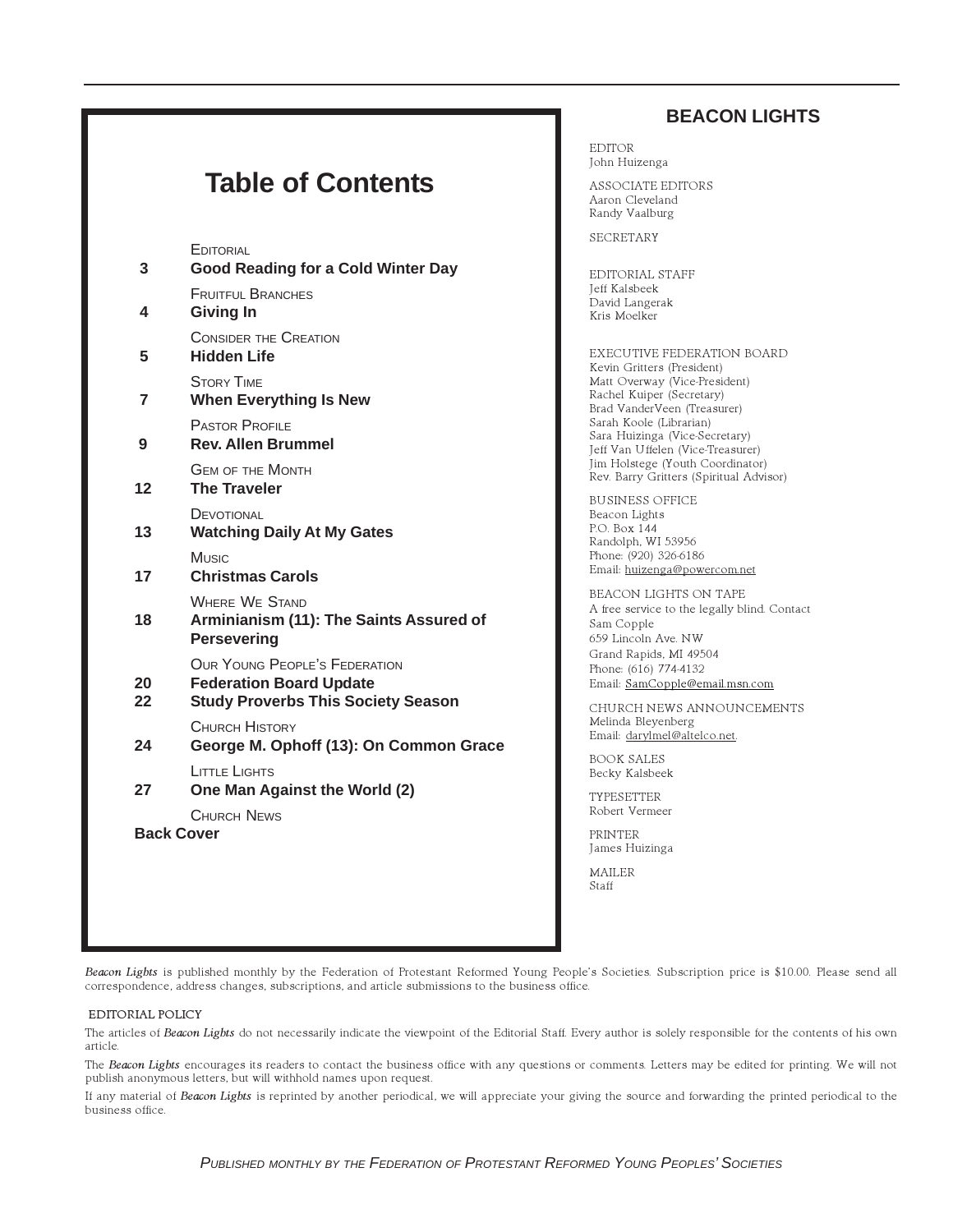

# Good Reading for a Cold Winter Day

by John Huizenga

*delette: A Novel Based on the Life of Madame John Calvin*, by Edna Gerstner. Morgan, PA: Soli Deo Gloria, 1995. (Originally published by Zondervan, 1963) [reviewed by John Huizenga] *Idelette* is a delightful little book *delette: A Novel Based on the Life of Madame John Calvin*, by Edna Gerstner. Morgan, PA: Soli Deo Gloria, 1995. (Originally published by Zondervan, 1963) [reviewed by John Huizenga] *Idelette* is a delightful little book that opens a new door to the heart of the Reformation. It is a book wife. Even so, she opens up a window into John Calvin and his life with her that is fascinating. If the history books or lectures have left you with the view that John Calvin was simply a theologian without a social life, romance, or humor, you need to read this book. Are you dating or married? This book paints a beautiful picture of a marriage grounded in the word of God.

The romantic side of a man who was strictly focused upon God's word comes out often in this book. "When Jean Calvin saw her, her tiny oval face was held high, and her lovely black hair spilled about her shoulders. He closed his Bible and firmly replace it on the sill. Then he held out his arms toward her. And as she walked steadily to him he said very softly, 'I have been reading the fifth chapter of Proverbs. I have found, my dear, one command which I shall not find hard to keep, 'Rejoice with the wife of thy youth.'" Though he longed for eternal life with God, he also learned to enjoy the gifts of life and the beauty of marriage. "Then, too, Jean Calvin loved to revel in the beauty of his wife. His practical friend, Guillaume Farel, had said of Idelette that she was honest and very beautiful. Jean had never doubted her honesty, but it was only with the passing of the days that he began truly to see the beauty of his wife" (45). "He had not counted on more than a mutual affection and esteem to make the marriage a success. This deep passion he felt for his beautiful bride was totally unexpected, but nevertheless welcome. Jean Calvin counted it as another evidence of a gracious gift from a benevolent God" (54). "Calvin, always eloquent, outdid himself when declaring his love for her. His words of endearment were like a psalm. They would flow over her, and she found herself caught up in the tide of his devotion" (55).

Calvin was indeed a stern man on the pulpit as well as at home. Having asked his wife if she listened carefully to the sermon, she had to confess that she was fretting about having visitors over for dinner. His daughter tried to appease his growing irritation saying,

"O yes, father," Judith replied hastily when she saw his face. "It was a lovely sermon." Idelette winced. Today, even Judith who always sought to please was blundering badly.

"I wasn't aware," said her father sternly, "that the subject of damnation of the wicked could be considered a 'lovely sermon.' While I, a messenger of God, thunder out denunciations my own daughter thinks of my appearance, and my wife," he spluttered, "envisions potatoes!" (112).

Another excerpt reveals a soft side of Calvin and the humor he and his wife enjoyed:

"Idelette knocked on the door of the study. Monsieur Calvin was engrossed in manuscripts. His back was stooped. His face smudged with the dust of the ages. His fingers were inky. His eyes looked up impatiently at the interruption. "Yes?" When she did not answer, but stood in the doorway looking steadily at him, he asked impatiently, "Is anything wrong?"

"No, nothing is wrong. But you look so grim. Please wave your wand for me."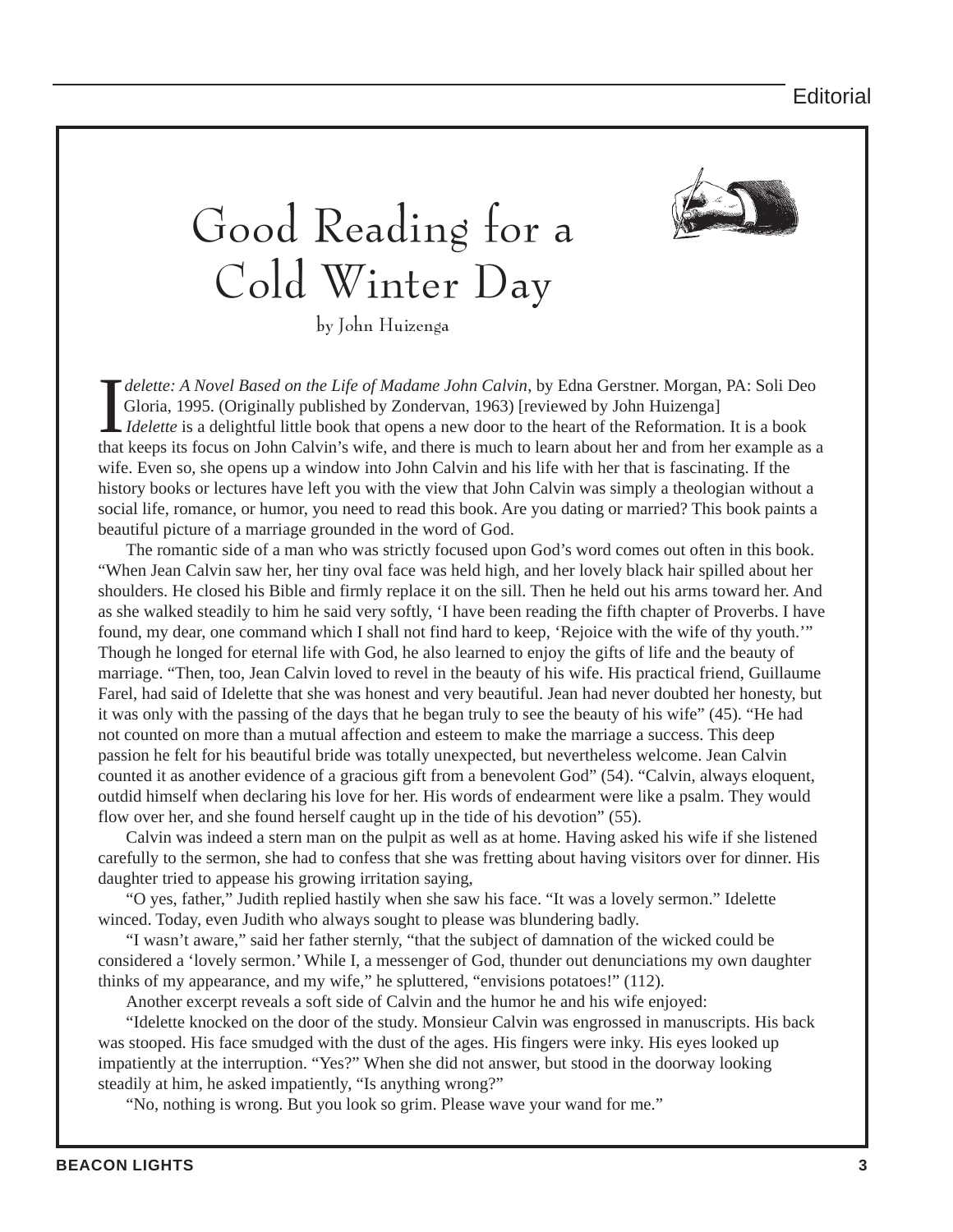Jean Calvin smiled at the biblical allusion. He knew his wife well enough to realize only something important would have kept her standing in the doorway. His impatience vanished. "Enter, Queen Esther. You may have five minutes!"

"I love you, my husband. It has been a revelation tome, and I wanted to waste no time in sharing my news with you. See, I have taken less than my minute!" True to her word, she turned to leave. He reached the door before her, blocked her passage and swept her into his arms" (57).

Permit me one more quote that illustrates a very important ingredient to a healthy and strong marriage: time together. John Calvin said to Idelette one day on a surprise stroll with her by the lake,

"I have been very severely scolded today for my neglect of you."

"How dare anyone interfere in what is our private affair?" she replied.

"This one has every right."

"Who spoke to you about the matter?"

"God."

"What did He say?"

"He spoke as always through His revealed will. I was reading the first chapter of Corinthians, the seventh chapter, and the third verse, *'Que le mari rende a sa femme la bienveillance.'* Let the man render unto his wife true friendship."

"And what did you reply?"

"I said, 'I will."

And so it became no longer an uncommon sight to see Monsieur and Madame Calvin strolling together of an evening. For God had spoken (72).

John Calvin did not sit in an ivory tower, isolated from the sorrows and joys of this life, writing commentaries and theological treatise. He lived in the thick of life: he stared into the deadly eyes of the plague which ravaged Europe, he was involved in the witch hunts and execution of heretics and his family life was gouged by adulterous relationships. He was a husband who loved his wife deeply. He was stern, yet filled with humor and jesting. I highly recommend this book to our readers. ❖

#### Fruitful Branches

Giving In

by Tyson Boeve

J uveniles and even some adults today do a lot of vile<br>things throughout their lives. Peer pressure is the<br>cause of most of these infractions. Because of this,<br>parents and other grown-ups start to view peer pressure uveniles and even some adults today do a lot of vile things throughout their lives. Peer pressure is the cause of most of these infractions. Because of this, as a detriment to their teenagers. Although some peer pressure can lead to destructive ways, there is also positive peer pressure.

Picture this: a bunch of teenagers get together, not knowing what they should do on a Friday night. Then

one of the teenagers decides all of them should go to a party one of their classmates is having while his parents are out of town. The college kids came swarming to the party, which makes it a sure thing that there will be alcohol there and much of it. Everyone else says that it is a good idea except for one person. He tells them that they should do something else, because he knows that

Story Time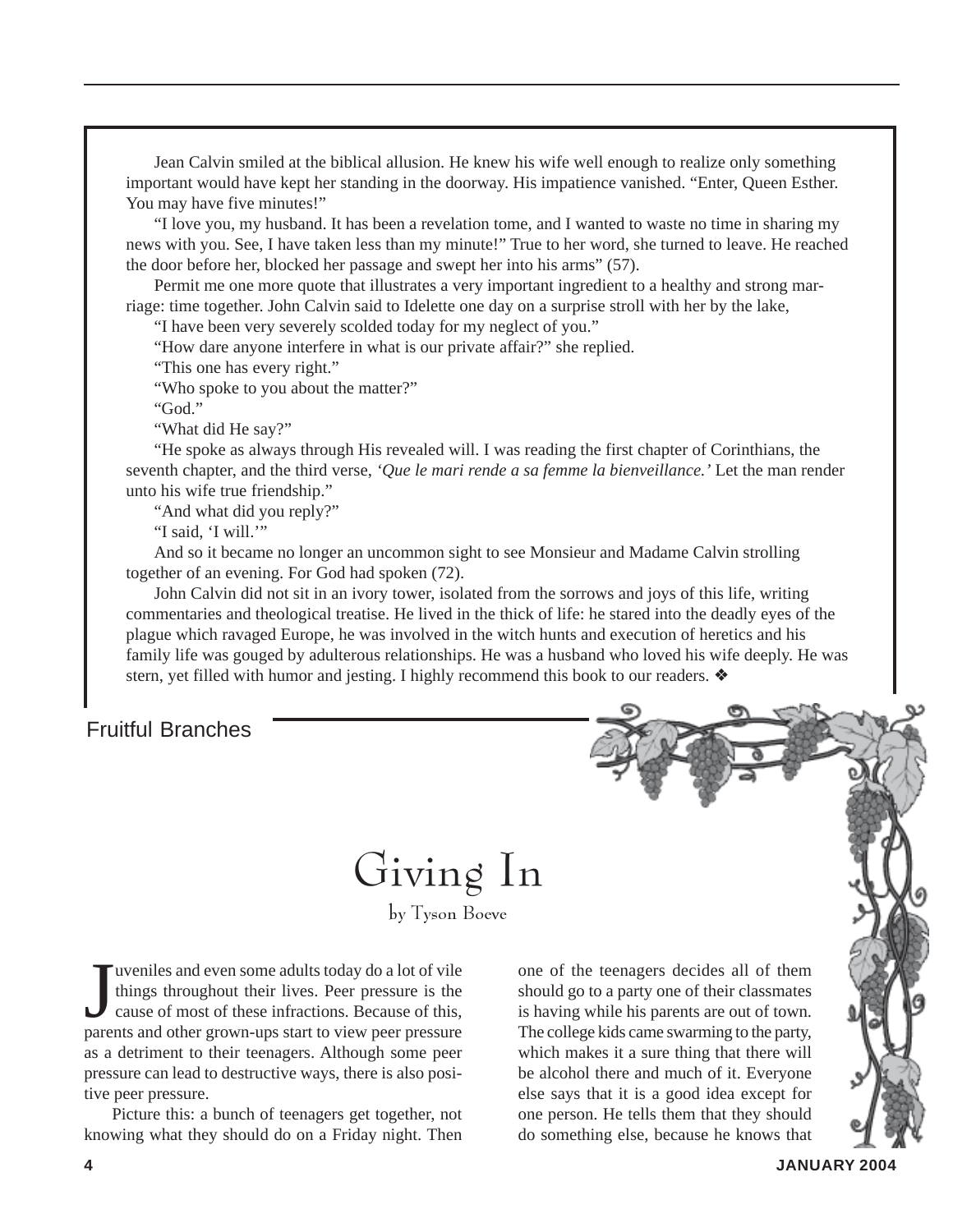going to this party is not the right thing to do. In the end, he tags along because he does not want to be seen as the "loser" of the group.

This story is an example of bad peer pressure. No one wants to be considered a "loser," so he does what everyone else is doing. Teenagers are being pushed into using drugs, smoking, drinking, and stealing; their friends are doing it, and they do not want to be left out. When they get caught by their parents, the common phrase that comes out of their mouth is, "everyone else is doing it, so why can't I?" This phrase gives parents the idea that their friends are being a bad influence on them and that they should not be hanging out with them.

Peer pressure is not always bad; it can also be used to benefit young people. Picture the same story as before only this time one person wants to go to the party while the others think that it is wrong, and that they should not go. Now peer pressure is forcing the individual not to go to the party because he does not want to lose his group of friends. Now he does not have to worry about getting caught by his parents; when he does go

home he can tell his parents the truth and not lie about where he was. Peer pressure saved him from a lot of sin that he could have committed but did not, all thanks to his friends.

Peer pressure must not be the only source to get one to do things pleasing to God. The fact that God commands us to do good should be enough for us to realize sinning is not what we should be doing. This means that going to parties, doing drugs, and other things are not the right path for us to be taking. Even though our friends think it is cool to party, we should remember that God commands us to do otherwise even if it means losing some close friends.

Peer pressure must be looked at from both sides, and we should not just look at the negative aspect of it. Without positive peer pressure, many teenagers could be living a totally different lifestyle. ❖

*\_\_\_\_\_\_\_\_\_\_\_\_\_\_\_\_\_\_\_\_\_\_\_\_\_\_\_\_\_\_\_\_\_\_\_\_\_\_\_\_\_\_\_\_\_\_\_ Tyson is a member of First Protestant Reformed Church in Holland, Michigan.*

Consider the Creation

When I In Awesome Wonder… Michigan's Golden Coast Hidden Life

by Deane Wassink

What do you see when you look out at the snow-<br>covered ground in the winter months? Does<br>it appear dead to you? A frozen ice cube of<br>inactivity and death? I will admit that during the month covered ground in the winter months? Does it appear dead to you? A frozen ice cube of inactivity and death? I will admit that, during the month of March, when I am eagerly awaiting the glorious explosion of life in the spring, the winter landscape does appear barren and dead. However, nothing could be further from the truth.

Many, many things are happening in the creation, if we just put on our coats and quietly take the time to notice.

Break off the tip of a branch on the maple tree outside your window. As soon as we start to get the freeze thaw cycle of late winter you will see sap icicles forming whenever it freezes at night. Not only can this produce maple syrup for our pancakes, but it also causes the buds to swell as the leaves begin to form inside.

Carefully pull the snow away from the base of a dead tree in the forest to uncover the moss, dead leaves and debris mixed on the forest soil. You will find that it is teeming with life. It is known as the subnivian environment. Often, the snow forms a bit of an open air pocket where it is easier for organisms to live. The cover of snow keeps the temperature stable around the freezing point. Certain fungi and molds continue to break down the organic matter and dead organisms that are buried beneath the snow. Insects, spiders and mites feed on each other and on the insects that are in cocoons or that are dormant.

The mice and short tailed voles are adept at using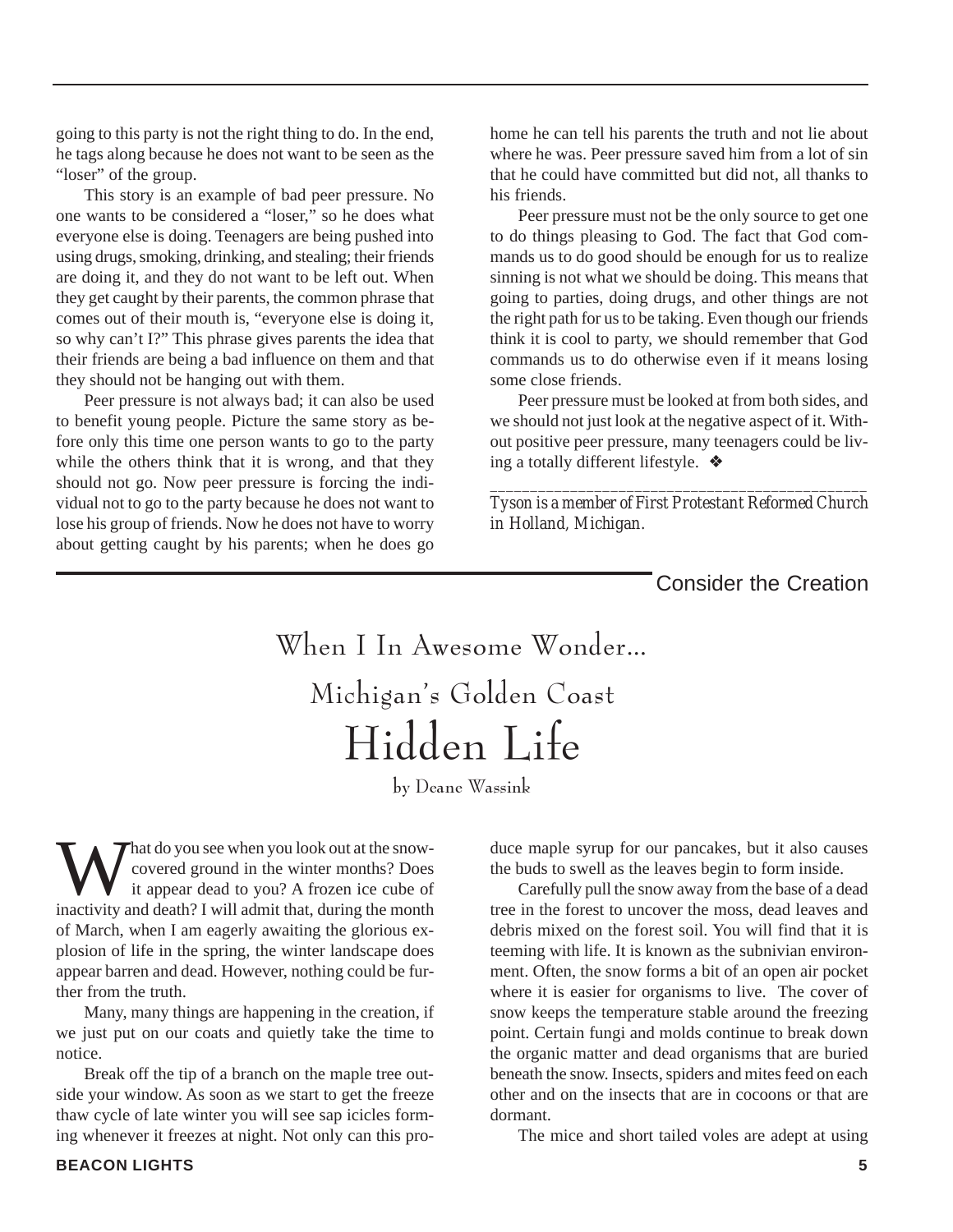these open pockets as part of their intricate trail system that brings them to the seed and insects they eat as food, as well as protecting them from the hungry predators that attack them when they run across the surface. I am always amazed at the number of these trails I see when the snow melts just right to expose them before the rest of the snow is gone. Also, I get frustrated that they often eat the roots and eyes off my favorite perennials so that there is nothing but an empty pocket in the ground where my plant was the year before.

Study the tracks that the winter creatures leave. When we walk in the woods or ride in the sleigh behind our mules, we often see the signs of fascinating events that have occurred. The tracks of the weasel or shrew reveal that they have been going in and out of the mouse trails or chipmunk dens hunting for food. Tracks and wing prints in the snow with bits of fur or feathers show where a hawk or an owl has caught a bird or a rabbit for its dinner. Tracks reveal that even beneath the snow small animals are not completely protected from the larger predators. Fox and coyotes hunt mice by sound, breaking through the crust with their paws to trap the victim underneath. I have read that the fearsome gray owls can hear a vole under the snow from thirty yards away. They swoop above the spot on silent wings, punch through the crusted snow with fisted claws and snatch the unsuspecting vole out of its "protecting" burrow. (I have had the privilege of holding several of these amazing predators through the years—but, that is another story.)

We have enjoyed following the deer or turkey trails through the woods and fields to see where they have been going and what they have been feeding on. Sometimes our dogs will chase the animal out of hiding for us to get a better look. That might be the only way to see a ruffed grouse that has burrowed under the biggest and thickest spruce for protection from weather and predators.

Wintertime is often the best time of year to observe many of the area birds as they come to the bird feeders to eat the banquet that we have set out for them. Out in the woods you can use your ears to pinpoint the location of woodpeckers. If you wait quietly, you can see them circle a tree, looking for food in the cracks of the bark. In a nearby stream, where the water movement keeps it from freezing in even the coldest weather, flocks of ducks and geese congregate for food and protection. I am told that a heated birdbath is a real draw for birds in the winter.

Go on, get out of your easy chair and warm house. Put on your outdoor clothes and check out the wonders that God has created in the winter. You will be healthier for it, and, your heart will be filled with amazement at His handiwork.

Oftentimes we can also be so blind to spiritual life that exists in His church, among fellow saints. We are often looking for something that is dazzling or noisy or earth shaking. Often God works beneath the surface to quietly build His church and gather His people. It certainly is not normally through the means of events that are of great newsworthy proportions. It is through the wonder of the preaching of the Word of the gospel from week to week, Sunday after Sunday, and through the quiet witness of His people to fellow sinners, that God saves and builds His church. We mustn't look for or be taken in by great numbers, loud music, or claims of signs and wonders. We should look beneath the surface of external things to see the life of the Spirit and the faithfulness of the preaching in the church. Of course, if there is a frigid exterior and lack of hospitality and love we must question whether there is life within. Lord, help us to see Thy power and work in the creation, and even more, in the church, among Thy saints.

### Lost Lamb

Sad and lonely though I be, The Lord my shepherd cares for me.

The snow may fall, the winds may blow, The Lord shall find me this I know.

When lost, alone, and bruised in the wild, I hear my shepherd, "Come my child."

My soul o'erwhelmed by deaths dark vale, Calmed by His gentle, "All is well."

He will feed and bed this little lamb, Forgiveness and hope fed by His hand.

When finally at peace I'm laid to rest, In His warm white robes will I be dressed.  $\bullet$ 

*\_\_\_\_\_\_\_\_\_\_\_\_\_\_\_\_\_\_\_\_\_\_\_\_\_\_\_\_\_\_\_\_\_\_\_\_\_\_\_\_\_\_\_\_\_\_ Deane is a member of First Protestant Reformed Church in Holland, Michigan.*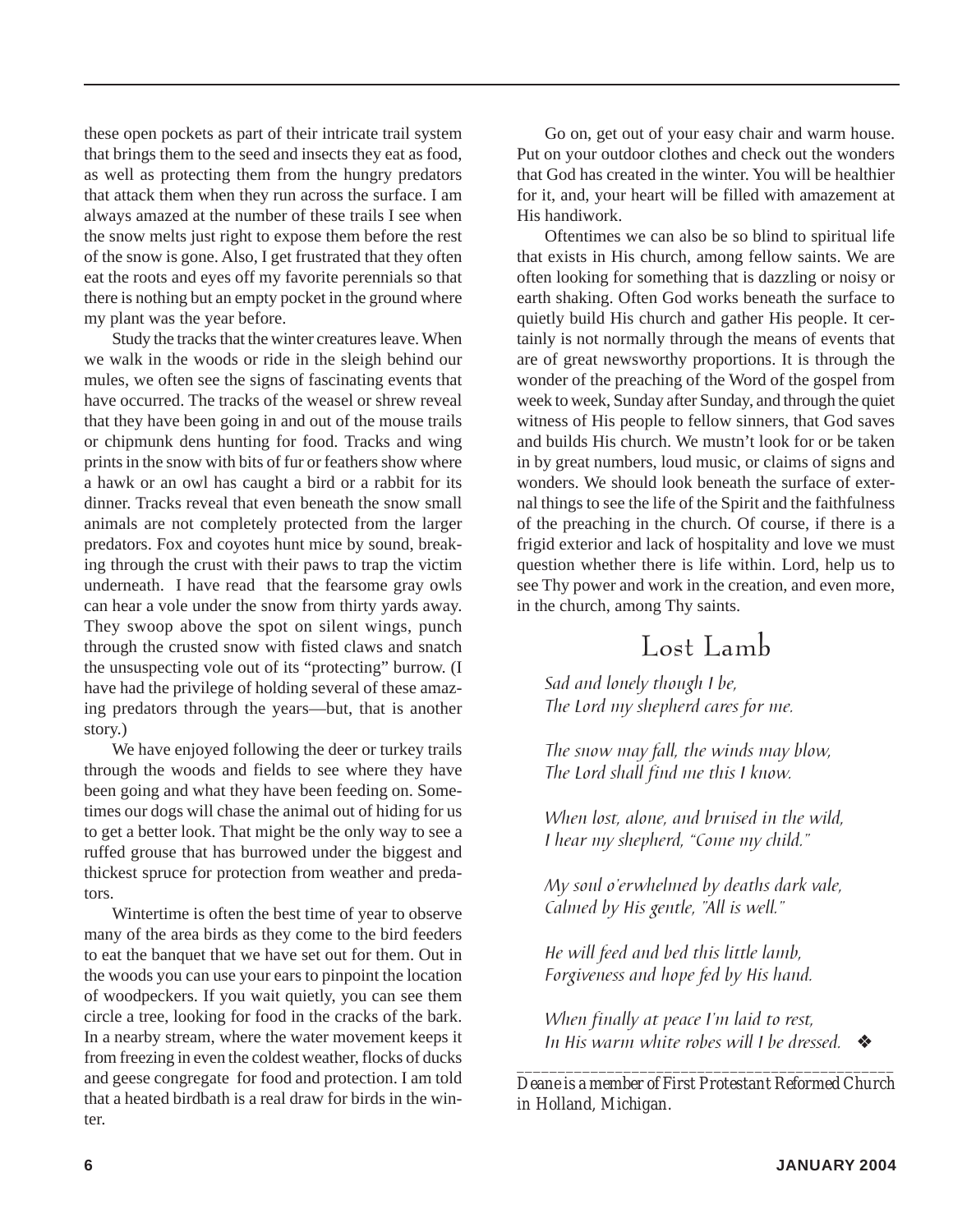### When Everything Is New by J. P. de Klerk

T<br>
loes had never expected this to happen, some years<br>
ago. But now she walked here, amazed, looking<br>
around, enjoying the view. Plenty of land and hills,<br>
trees flowers, plants and grass everywhere. No traffic ago. But now she walked here, amazed, looking around, enjoying the view. Plenty of land and hills, trees, flowers, plants and grass everywhere. No traffic, no people who were in a hurry, but all quiet and peaceful, that lovely, late Sunday afternoon.

Loes was happy. Bas, her husband, snatched a little sleep at home. In the morning they had been to church for the first time in New Zealand, an hour's drive from here to the city. That church was in fact a small Reformed fellowship, founded by two active ministers in a shed behind a shop. There were not many members because on the South Island the distances between the villages were great, the hills and mountains numerous, and in the winter season it often snowed, hailed or froze. But the soil was very fruitful and excellent for all kinds of agricultural produce.

Loes was expecting. Bas was already preparing the house for it. With the help of two students who wanted to make some money during the holidays, he had renovated the place as much as possible. They would also help him with bringing the land under cultivation, which was quite a job to do.

Bas and she married in The Netherlands several months before their departure. Bas' father had strongly recommended them to emigrate, because there were too many problems to overcome at the farm. Each time the crops were heavier but the income was lower because of the bureaucratic formalities, rules, restrictions and competition. There was not much of a future anymore for a young farmer like Bas…

Loes saw the new and the unknown. She had not had the time to be so relaxed to take it all in and thank God for it from the bottom of her heart. Would the rabbits, the field mice, the hedgehogs and the squirrels have noticed her presence? She saw fernbirds, finches, starlings and silvereyes chasing insects and picking currents. Tomorrow Bas would again work at the fields behind her with his tractor, to plough or to sow.



Loes was originally not directly involved with farm work, but more in the kitchen because there had to be food on the table for the family and the laborers of her father. She had eight younger brothers and sisters. There were cows, pigs and chickens. In a fenced in piece of land were the fruit trees.

Now in New Zealand they would yet have to plant them, together with the installation of a big irrigation system; there was no river in this area. The family of Bas van Leeuwen had never had a problem with that, because they could get plenty of water from the river Waal. Also the father of Loes Beukels had enough for his apple trees and bushes with berries. The city of Tiel was founded eleven centuries ago and it was amazing that the center with old buildings and small canals was spared, because Tiel had suffered several wars and occupations.

Where Loes was now, all was different, on the South Island, on the other side of the world; a time difference of twelve hours, so it was in Tiel very early in the morning.

They had found a nice spot and they intended to add a big living room to the bungalow they had gotten. God was good to them.

They had already a flock of sheep, which was allowed temporarily to graze at the grassland of a kind neighbor. For them it would be fun filling up with fresh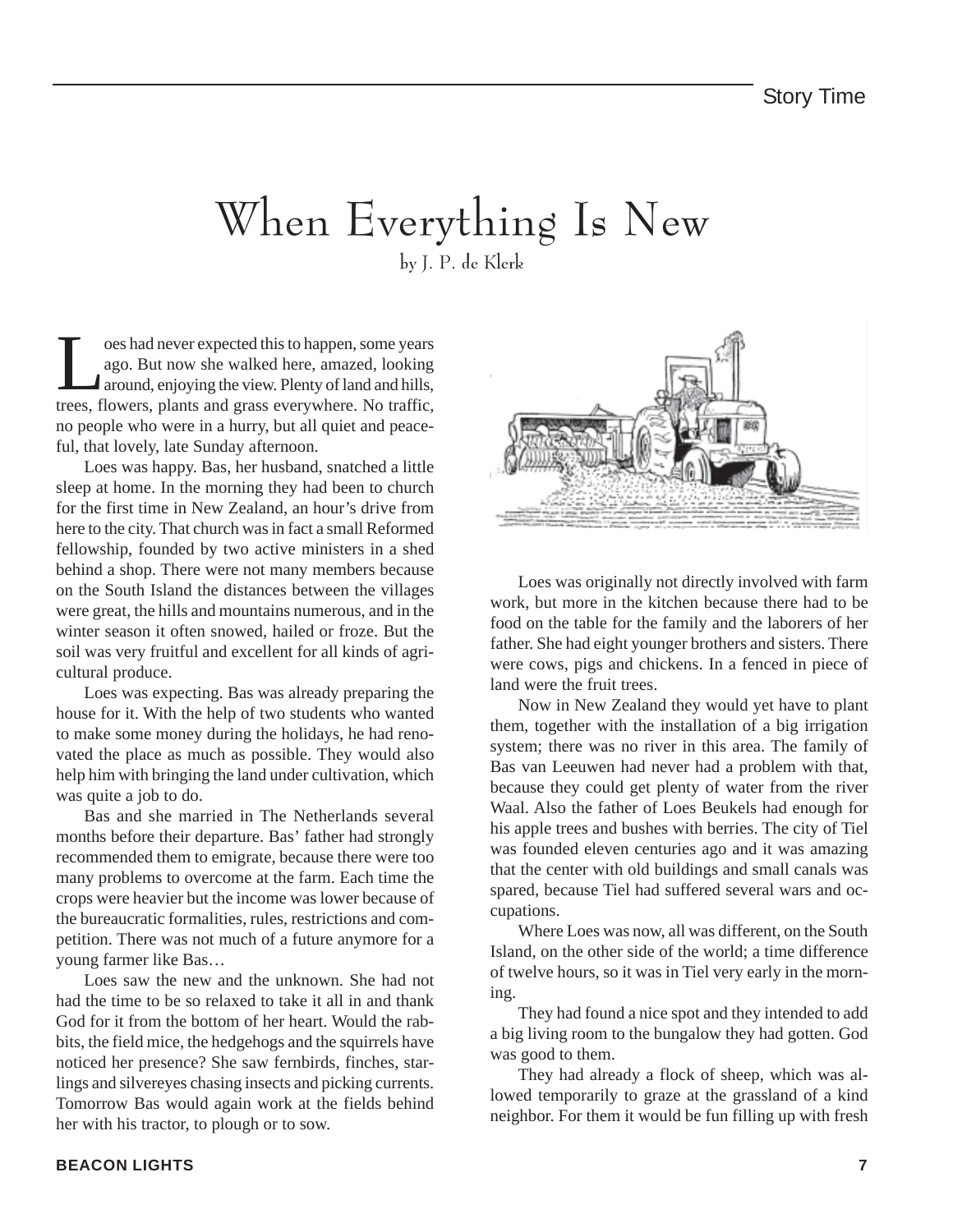

young grass, as Loes liked eating fruit straight from the tree. Where she was standing, there lived about two thousand years ago Moriori's, she was told, who came from somewhere in South America, but several centuries later the Maori's had come, from islands in the Pacific, and drove them away. The last Moriori died in 1933 at the Chatham Islands, and his name was Tommy Solomon.

It was nearly summertime in New Zealand, where the seasons were exactly opposite those in Europe. She watched a few clouds scud across the sky; what a tranquility. Tuis passed by (a very big kind of pigeon with two white balls hanging under its chin) who had probably eaten honey from the flowers of a protea under the wide expanse of the blue sky. Blackbirds were feeding their young. A missel thrush sang away to his heart's content. Loes wondered would she also be so jubilant in nine months time. Her mother had given her a lot of wise advice, to be prepared and look forward to it with joy.

They would eat a simple meal this Sunday. Yesterday Bas had bought some tins with meat, vegetables and potatoes in the village further on; there was only one small shop, where they sold everything, from bottled milk, bread and potatoes to postage stamps. They got their own mailbox with a key, because the postman did not bring it to their doorstep. Loes had a fridge with a freezer on top of it, to keep things all right for consumption. She became quickly used to it. It was part of the friendly atmosphere, she found out…

They had not brought much with them from The Netherlands. In the first place, they did not yet have much, like furniture, paintings or carpets. In the second place, what they had was rather old. (They were not allowed to bring things into the country which could harbor vermin, including boxes which had been used for eggs or poultry.) They had put together the savings they had, and the fathers from both sides had doubled that amount from their nest eggs. A friend of Bas, who was an employee of a travel bureau had sought out for them what was the most economic way to reach their destination, via Wellington and Christchurch.

In New Zealand, almost everybody had a car, often rather old, but following the rules of the law, kept in good condition, every half year checked by a garageman who gave a sticker for the front window, with a date. If you did not have that and the traffic police saw it, you had to pay a high fine and you could lose your driving license. Bas had quickly bought a small truck which was well looked after. Loes had brought her bike with her, but had not yet used it.

Their first outing in the neighborhood was a visit to a deacon of the church with his family. He and his wife were about their age. Loes had looked with mollification at their sleeping children. The Websters lived about fifteen minutes drive from their place in a brand new bungalow. Jim Webster made the walls himself of naturally sawn bricks of a yellowish-brown color. He said with a smile that he was quite willing to do that once for the Van Leeuwens, but he warned them that the bricks were expensive. Meanwhile his wife, Janet, showed them some pottery she had made, and some old Christian books for the children she had carefully restored.

The Websters had come from Palmerston North, on the North Island, where Jim's father was a lawyer. Janet was the daughter of immigrants from Scotland who lived in Foxton, at the end of the Manawatu River, which went through Palmerston North. They both attended Queen Elisabeth College there, where they got to know each other. Jim told them that they had decided to give their children home schooling (the government gave a subsidy for that). The parents would be responsible for looking after the exam papers and send them by mail to a correspondence address. The children could get official diplomas. The main thing was, you could give them a Christian education without the influence of heathen ideas, alcohol and drugs. "We believe it is worth the time and effort," said Janet.

Bas agreed, in this time and age, where they were, there was no better solution for the problems they were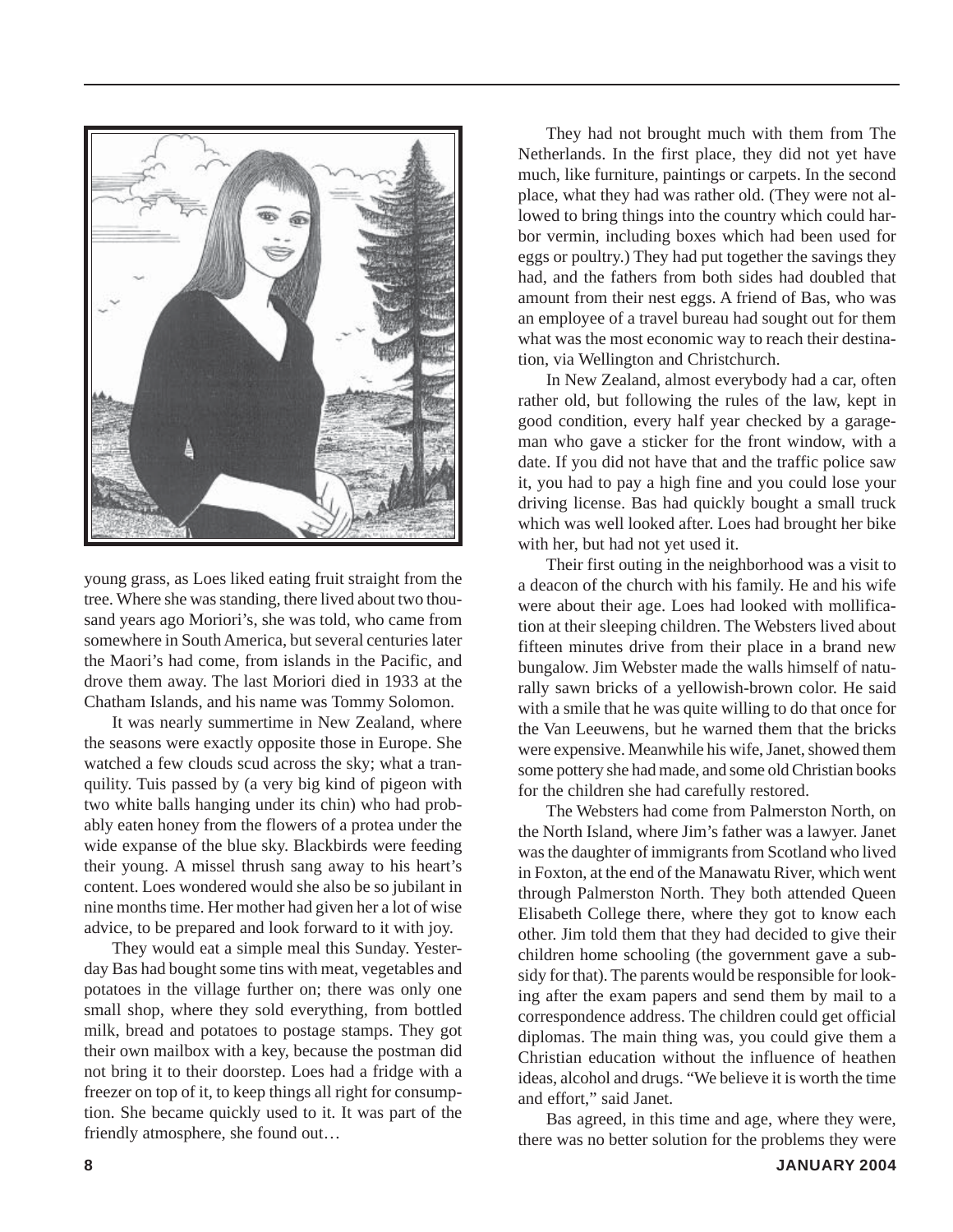facing. "We cannot do more than we are able, and we ask the Lord for guidance for Loes and me. At the moment we look forward to the end of the first nine months." They drank tea and enjoyed a big piece of a beautiful cake Janet had made. She explained that making cakes themselves was kind of a New Zealand tradition in the outback.

Jim was an accountant by profession and had a lot of work to do for the farmers; some of them had a lot of sheep on the hills, looked after by men on horses. He told Bas about the rules he would have to keep in mind,

when his farm would become bigger. He advised him also to become a member of the Christian Heritage Party of New Zealand, so that he would remain informed about developments in the government. Loes listened with interest and said: "It is all yet so new for us." Bas made some notices in a notebook he always had in his pocket "We trust God," he said. ❖

*\_\_\_\_\_\_\_\_\_\_\_\_\_\_\_\_\_\_\_\_\_\_\_\_\_\_\_\_\_\_\_\_\_\_\_\_\_\_\_\_\_\_\_\_\_ J. P. deKlerk is an author and journalist from Ashhurst, New Zealand.*

Pastor Profile

# Rev. Allen Brummel

edited by Kris Moelker

I was born on December 26, 1968,<br>in the hospital at Pipestone, Min-<br>nesota just after a severe blizzard<br>left behind snow piles that were higher was born on December 26, 1968, in the hospital at Pipestone, Minnesota just after a severe blizzard than the telephone wires. Thankfully, my parents, Allen and Sharon Brummel who are members of the First Protestant Reformed Church of Edgerton, Minnesota, were able to get to and from the hospital without difficulty. I am the oldest of five children. My siblings are Rev. Nathan (Paula) Brummel, Jodi (Jeff) Baker, Shari (Randy) Vaalburg, and Tiffany (Eric) Van Baren.

I grew up in Edgerton, Minnesota, just across the street from the church and one block east of our Free Christian School. Our family's business, Brummel's Sewing and Shoes, was just three blocks west.



ing 40 students in my class at Southwest Christian High School, the Christian Reformed high school in Edgerton. After graduating from high school, I went on to Dordt College in Sioux Center, Iowa, which was just an hour south of home. I lived on campus, but made regular trips back home to work on weekends. I was able to finish my four years of preseminary studies at Dordt because during that time the synod of our churches discontinued the pre-seminary program.

It was during my years in high school that I began to feel God's hand leading me to the ministry. The response of those around me was encouraging, but very low key. I never felt any pressure or any high expec-

I attended the Free Christian School, our Protestant Reformed grade school in Edgerton, Minnesota, which was a two-room school. I was the smartest student in my class, but that was not difficult seeing I was the only student in my class through ninth grade. After graduating from ninth grade, I faced a major transition now havtations from others. I did not so much desire the ministry and did not think that I had the necessary gifts for the work. Although I contacted the seminary while in high school and began taking the necessary courses to prepare for seminary, my heart was not fully in it and I must confess that I resisted the call. I loved to read and loved the truth for which our churches stood. But I found phys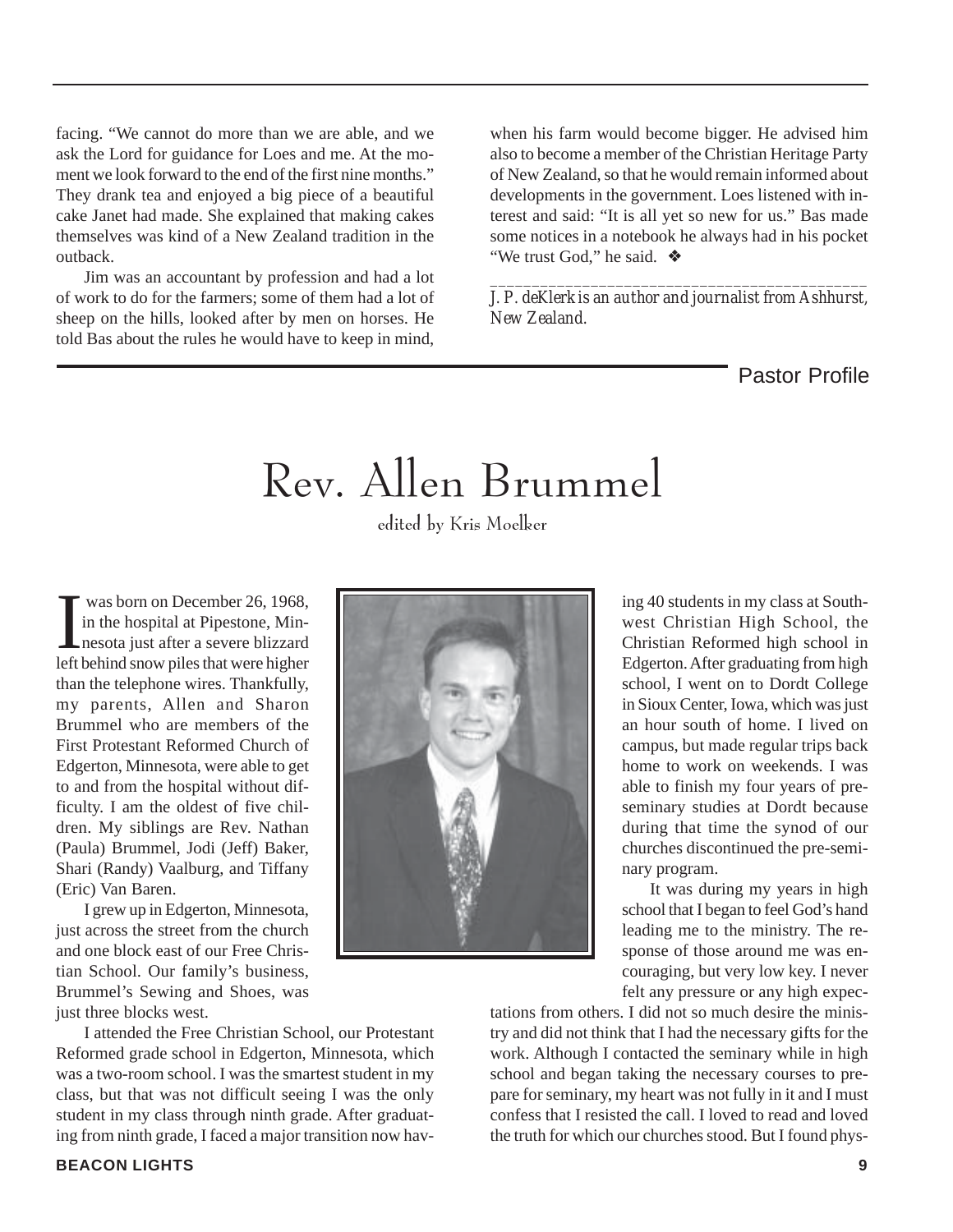ics, chemistry, and biology much more appealing than history, philosophy, Greek, Dutch, Latin and English grammar. I enjoyed fixing sewing machines and small appliances, repairing shoes and tarps, working outside doing cement work and caring for livestock during my high school, college and seminary summers and, in some ways, learned more during the summer months than in the classroom. The life of a stock farmer raising hogs, cattle and maybe some purebred dogs, as well as doing construction work on the side, looked appealing to me. Or, at the very least, it seemed appealing to keep the sewing machine business and the shoe store in the family. But God increasingly caused the burden of the ministry to weigh heavier on me and I continued preparing for the pastorate with a special interest in the work of missions.

I still enjoy getting my hands dirty once in a while, but I don't miss trying to keeping track of the fluctuating prices of feeder pigs and pork bellies.

After my first year of seminary, on August 14, 1992, I married Crysta Bonestroo, the daughter of Howard and LaJean Bonestroo, from our Doon, Iowa, Protestant Reformed Church. Although we knew of each other from combined chapels between our Protestant Reformed schools, we met at Dordt College while she was in her first year preparing for a degree in special education and I was in my last year. God has blessed our marriage richly as we have grown closer to God and He has used us for the sanctification of one another. In our eleven years of marriage God has entrusted us with seven children— Dean (10), Allyn (8), Ethan (7), Brandyn (5), Steven (3), Crystal (2), and Darren (6 months). From the beginning, Crysta was a great source of strength and support in my studies. She was a farm girl who loved her horses and found rural life very appealing, but she realized that the call to the ministry was an important calling that could not be resisted. Her selfless nature and whole-hearted devotion to her family and friends has been a great blessing to me and to our children as well as to the congregations we have served.

The most memorable event of my years in seminary would have to be when the four of us (now Rev. Doug Kuiper, Rev. David Higgs, Rev. Chris Connors, and myself) presented our exegesis to the professor on I Thessalonians 5:19; "Quench not the Spirit." Once we were finished, there was a long silence, and then the professor gave us a lecture that introduced us to a new heresy that we had just been guilty of promoting. He made very clear that he did not want to have to sit at a heresy trial for one of his students in the future. We did that exegesis over, but I don't think I'll preach on that text for a while yet.

Thankfully, God developed the gifts necessary for the ministry and caused me to grow in my desire for that work. In my last year of seminary, the churches began something new with a six month internship. The faculty opened the door for me to serve my internship in Singapore under Rev. Kortering. My wife, six-monthold son Dean, and I were introduced first-hand to life in a different culture. I was able to join the first delegation to Myanmar and labored beside an experienced elder teaching classes to some office bearers in those churches. The experience confirmed a burden for missions, but God in His wisdom has guided me differently until now. Upon graduation from seminary, I moved to Edgerton, Minnesota, with my expectant wife and oldest son in order to fill their pulpit until they would get a minister or I would receive a call. In God's good providence, the summer went well and Edgerton ended up surprising me with a call to be their pastor. I accepted the call in the fall of 1995. The first baptism that I administered in Edgerton was to my second son.

Thankfully, our stay in Edgerton proved false the proverb: "No prophet is accepted in his own country." Our years in Edgerton were too short from an earthly perspective. Not only was the Word preached well received, but we enjoyed a privilege few ministers experience in that we lived across the street from my family and from my grandmother, and I served in consistory with my father and uncle. My wife got to know and love my parents and they got to know my family very well. My father and Aunt Judy, as Emergency Medical Technicians, were able to help the night when our third child, Ethan, was born at home. I served as Edgerton's pastor until the summer of 1998, when I accepted the call to be pastor of our South Holland congregation where I currently serve. A highlight of our stay in South Holland has been my sister Tiffany and Crysta's sister Cassie moving in with us and each eventually marrying men from our church and living in the area. When a daughter congregation, Cornerstone Protestant Reformed Church, was formed from South Holland in 1999, my brother Nathan received the call to serve as their pastor. Again, we are blessed with family nearby and in the church.

The elders that God gave me in Edgerton and in South Holland were and continue to be a great blessing of God to me as a young pastor. God gives elders to ministers as precious gifts for the development of their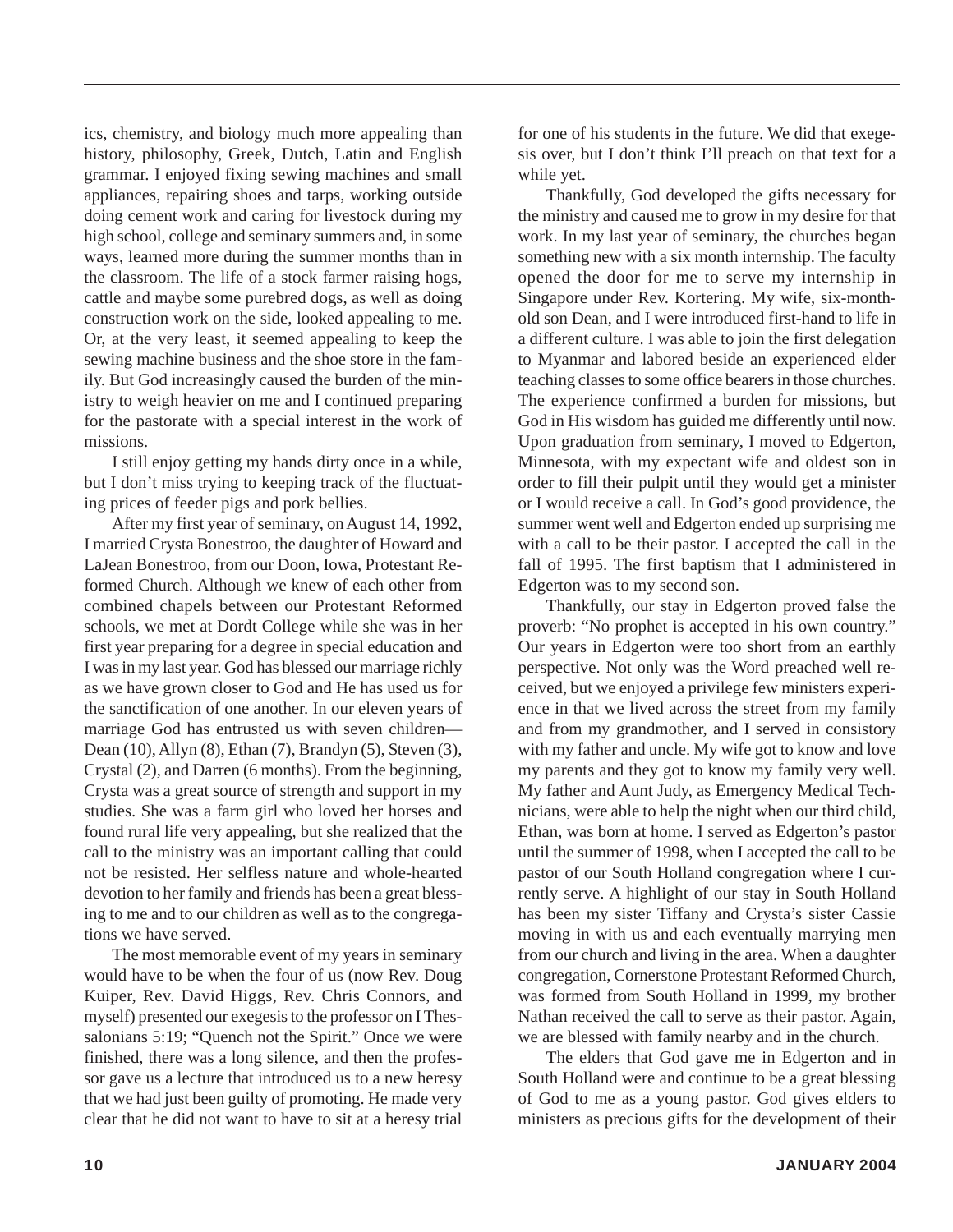gifts and abilities. My goal is to be the best pastor that I can be with the gifts that God has given me. God has given me very good elders to whom I give credit for helping me attain that goal.

One of the most rewarding things as a minister to witness in the life of the church is the strength of God's grace in preserving His children in times of trial and giving them such a beautiful witness. I marvel when I see the peace and the contentment that God gives to those who face serious surgery or even death. God's covenant faithfulness and His promises to His children are not hollow promises, but are very precious. I find a great reward in bringing the promises of God to His people in their need, and in preaching Christ crucified from the pulpit and in the catechism room.

Often the most memorable experiences in teaching children are the questions that are raised. There are always the challenging questions like that of one young person: "What is circumcision?" One time I tried a simple response: "the cutting off of the foreskin," but did not expect the response of one student: "I know what that is. It happened to my sister last week when she lost the skin from the tip of her finger." Further explanation became necessary to my chagrin. Or, the heart-breaking sincerity of a little first grader when we were talking about heaven and hell: "Why can't everyone go to heaven?" he said with tears running down his cheeks.

Since I have been in the ministry, there has been a lot of controversy that has surfaced within the meetings of Classis West. Our agendas have been lengthy, but God has guided us through it and we must be thankful that the issues that concern God's people are being addressed and not simply being swept under the rug. We are reminded through such controversy that God is Lord of His church and the gates of hell will not prevail against her.

While I was growing up, I enjoyed fishing, hunting, reading and fixing almost any appliance that was not working. I have tried to maintain those hobbies, especially making time for reading. When opportunity arises, I do some fishing and occasionally climb back into a tree stand with my bow and arrows in pursuit of a white tail deer for the freezer. Unfortunately, I now have far more pressure on me as seven little expectant faces will be waiting for me in the window when I get home to see if I have anything to show them. During the past year, my bow and arrows have been most helpful in protecting our pet rabbits from wild dogs that roam into the area looking for an easy lunch.

There are always a lot of pressures to walk in sin and to live for the things of this earth. I experienced them in my youth and continue to fight against them today. Our young people, as well as all of us, need to be reminded that we are pilgrims and strangers on this earth. We must seek the things of God's Kingdom by spending time in His Word and in prayer. In the face of temptation, Jesus Christ is our sympathetic High Priest and He alone is the source of our strength.

I thank God for the privilege He has given me to be His servant, and I pray for the grace to be found faithful unto the end. God has given me a wonderful eight years in the ministry, and I pray that He will be pleased to give me continued growth so that I might continue to be used by Him for the good of His church. ❖

*\_\_\_\_\_\_\_\_\_\_\_\_\_\_\_\_\_\_\_\_\_\_\_\_\_\_\_\_\_\_\_\_\_\_\_\_\_\_\_\_\_\_\_\_\_\_\_\_\_ Kris is a member of Hope Protestant Reformed Church in Grand Rapids, Michigan.*



Rev. James Laning 1550 Ferndale S.W. Walker, MI 49544 E-mail: jlaning@msn.com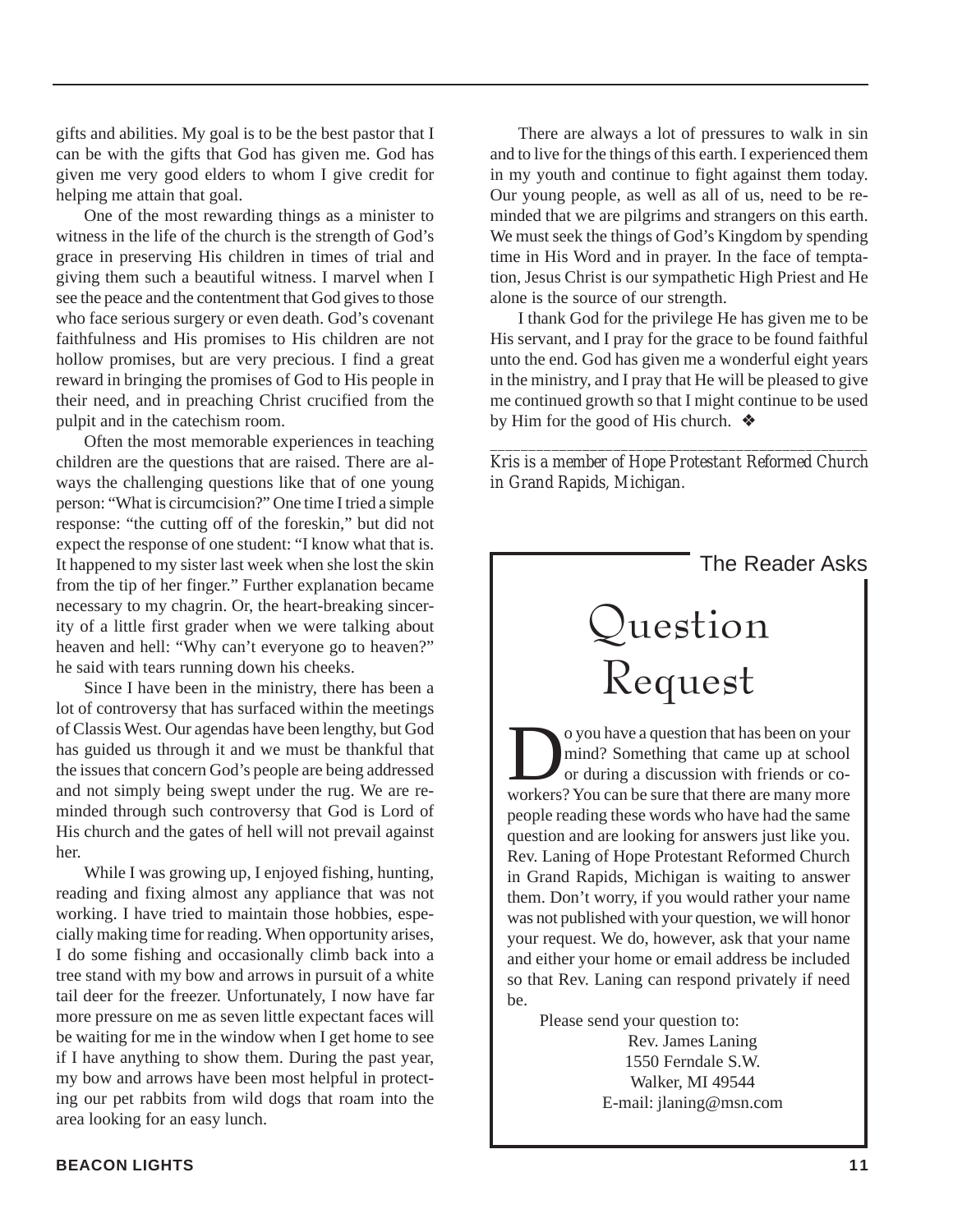Gem of the Month

### The Traveler

 $\mathcal P$  traveler, where are you going? You seem so intent on your way, As if nothing on earth will detain you; Are you sure you must get there today?

> From the traveler's lips hear the answer:<br>I'm intent on my path 'cause I know<br>That the Que Whem I love is avaiting That the One Whom I love is awaiting— He went first; now I'm longing to go.

O traveler, stop at this roadhouse— They have dainties, good ale, a soft bed; You'll wear yourself out as you're pacing— Come, find rest and refreshment instead.

> The refreshment of earth doesn't tempt me $\,$ For I'm going to a far better land; The delights of that place have no equal, It's a glory earth can't understand.

O traveler, linger to play here— The amusements will thrill you, I'm sure, Just be carefree and fun-loving with us— All these pleasures are made to allure.

> The amusements you speak of are garish,<br>They are cheap, they are tawdry as well,<br>They would naver equin up for howen. They would never equip me for heaven But are found on the pathway to hell.

O traveler, why are you wearing Those rags—there are garments so fair— You. really could look quite attractive In those modern designs over there.

> $\mathcal{C}$ hy these rags? that is all I can bring there— But you see, I won't need earthly ration. Christ's righteousness clothes all His people— We'll don the white robes of salvation!

 $\mathscr{D}$ et us follow this traveler's example, Our lives so intent on our goal That enticements of earth won't allure us; May we crave heaven's bliss for our soul.

by Thelma Westra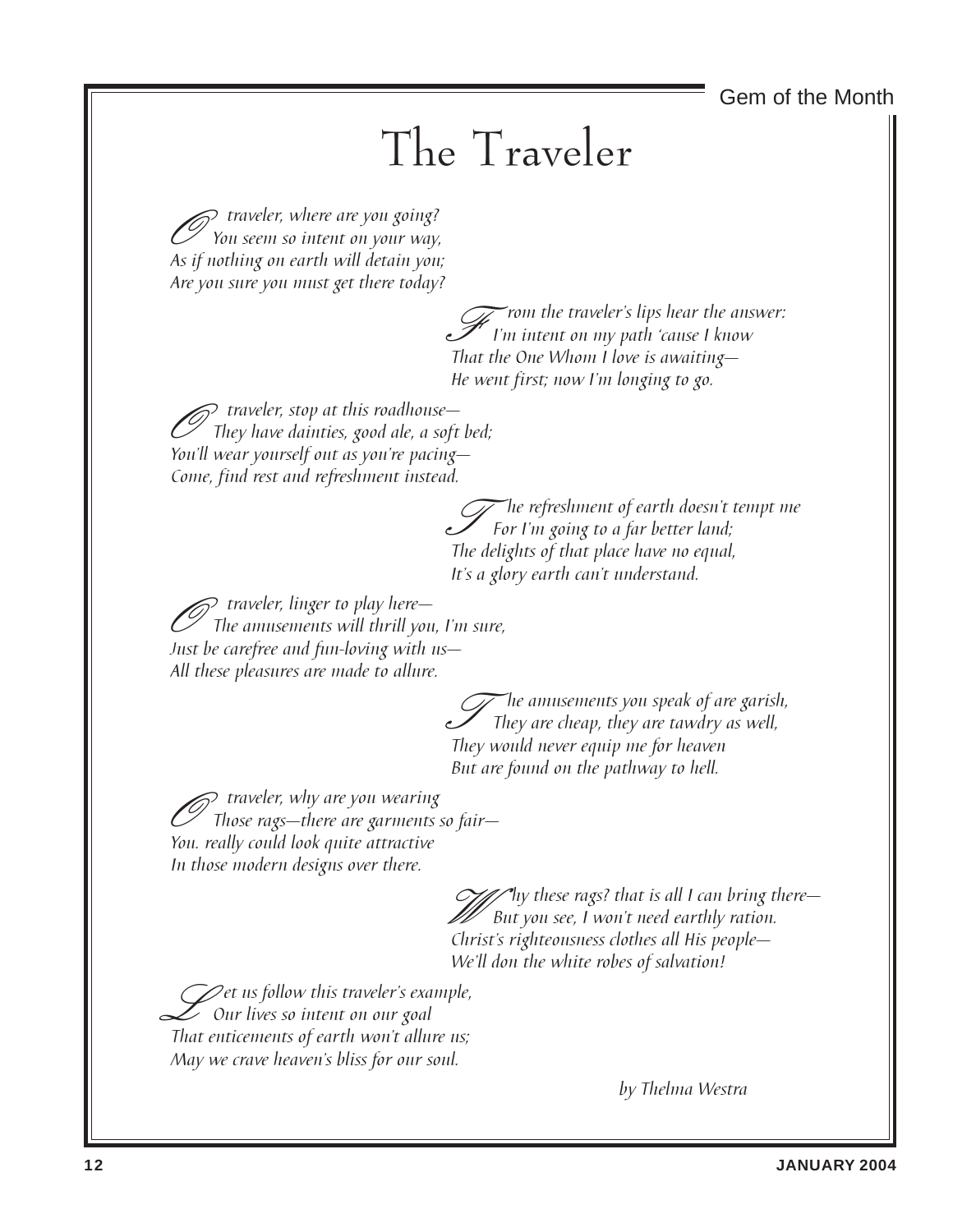# Watching Daily At My Gates

By Chester Hunter

#### January 1 Read John 9:23-29

As we come to the beginning of a new year, we must answer the question. "Are we ready to face those who question our faith?" This was the question of the recently healed blind man; this is the question that Christians will more and more face in the last days. The man was badgered to deny that Jesus was God. We, too, will be badgered to deny Jesus and give the glory that belongs to Him to someone else. Are we ready to take a stand? Have we prepared ourselves by studying God's word? We have the promise that the Holy Spirit will teach us what to say, but He will only use the Word of God. We must know that Word in order to be able to understand what the Spirit is saying to us. Let us make it our resolve to know the Scriptures more and more each day. Sing Psalter 333.

#### January 2 Read John 9:30-34

Are we ready to be cast out? Are we willing to be cast out? Young people, are you prepared to be ostracized by those around you because of your willingness to profess your faith and to live out of that faith? This was the decision of the blind man. He had opportunity to denounce Christ and to "save" himself. He did not take that opportunity. He was willing to incur the wrath of the Pharisees of the Sanhedrin and was cast out of the synagogue for his confession. Are we ready to make that stand? Parents, are you teaching your children to take that stand by both your words and deeds? Being cast out of an earthly institution is not the worse thing that can happen to us. To be barred from heaven is. Sing Psalter 103.

#### January 3 Read John 9:35-41

Jesus always seeks out those who need him in their darkest hour. This blind man had been alienated from his parents, neighbors, and the church. It looked like all was against him. But Jesus found him, encouraged him, and gave him the faith to believe. We can have the same comfort. There is nothing on this earth which can separate us from the love of God in Christ Jesus. This is the testimony of Paul in Romans 8, and this can be our testimony as well. Christ will find His sheep and bring to them utmost comfort. Let us spend part of each day seeking Him in His Word and in prayer. Let us teach our children and young people to do that as well. Let us say, "I believe," and let us worship the Christ. Sing Psalter 306.

#### January 4 Read John 10:1-10

Here we hear Jesus speaking to the Jews in language that they could easily understand. They knew about sheep and the care of them. They knew about the dangers that sheep faced

at the hands of evil men. These pictures are not hard for us to understand. We are God's sheep. He cares for us just like any earthly farmer would care for his sheep. There are evil men in this life who are working for their master, Satan, and wish to harm us. As we consider these verses of John 10 let us take care to understand what Jesus is saying about His church. Let us follow the one Shepherd Whose way is life. Sing 342.

#### January 5 Read John 10:1-10

Yesterday we introduced this passage of Scripture. Today let us look more closely at it. There is but one way into God's sheep fold. That is the way outlined for us in His Word. To try to enter heaven in any other way will bring disaster upon us. Let us hear the word of the Shepherd. Let us study His Word in order that we can recognize His voice. If we study some other way, we will not hear His voice and will not be led into the safe confines of the fold. Jesus is the only door to everlasting life. His way is the only way to salvation. We must seek that way and enter in at that way. Sing Psalter 336.

#### January 6 Read John 10:11-18

In verse eleven we have one of those precious "I am's" of Christ. Our littlest children can learn Psalm 23 and understand what it means. They can understand the picture of Jesus as the shepherd. Young people, you should not only understand the picture but be living the picture. We must know that as sheep we need a shepherd. We can not live on this earth without one. To rebel against our Shepherd will surely bring disaster for us. Let us stop and hear the Shepherd's voice, let us heed that voice, and let us follow that voice. Sing Psalter 53.

#### January 7 Read John 10:19-29

In the midst of the seeming ugliness of these verses comes the shining ray of the doctrine of the perseverance or preservation of the saints. We are kept by Jesus and His Father. Do you feel the comfort that this affords to us people of God? Do you go to sleep knowing that God will keep you through the night and will be with you in the day to come? Do you go forth to work knowing that whatever may happen will work for your good? Young people, this should give to you comfort at school especially if you attend a school where God's name is not spoken highly of. Let us live our lives kept in the comfort that God will care for us at all times. Sing Psalter 5.

#### January 8 Read John 10:30-42

The refusal to believe that Jesus is God has been evident throughout most of the new dispensation. The Pharisees did not believe it. The Nicene Creed was written against Arius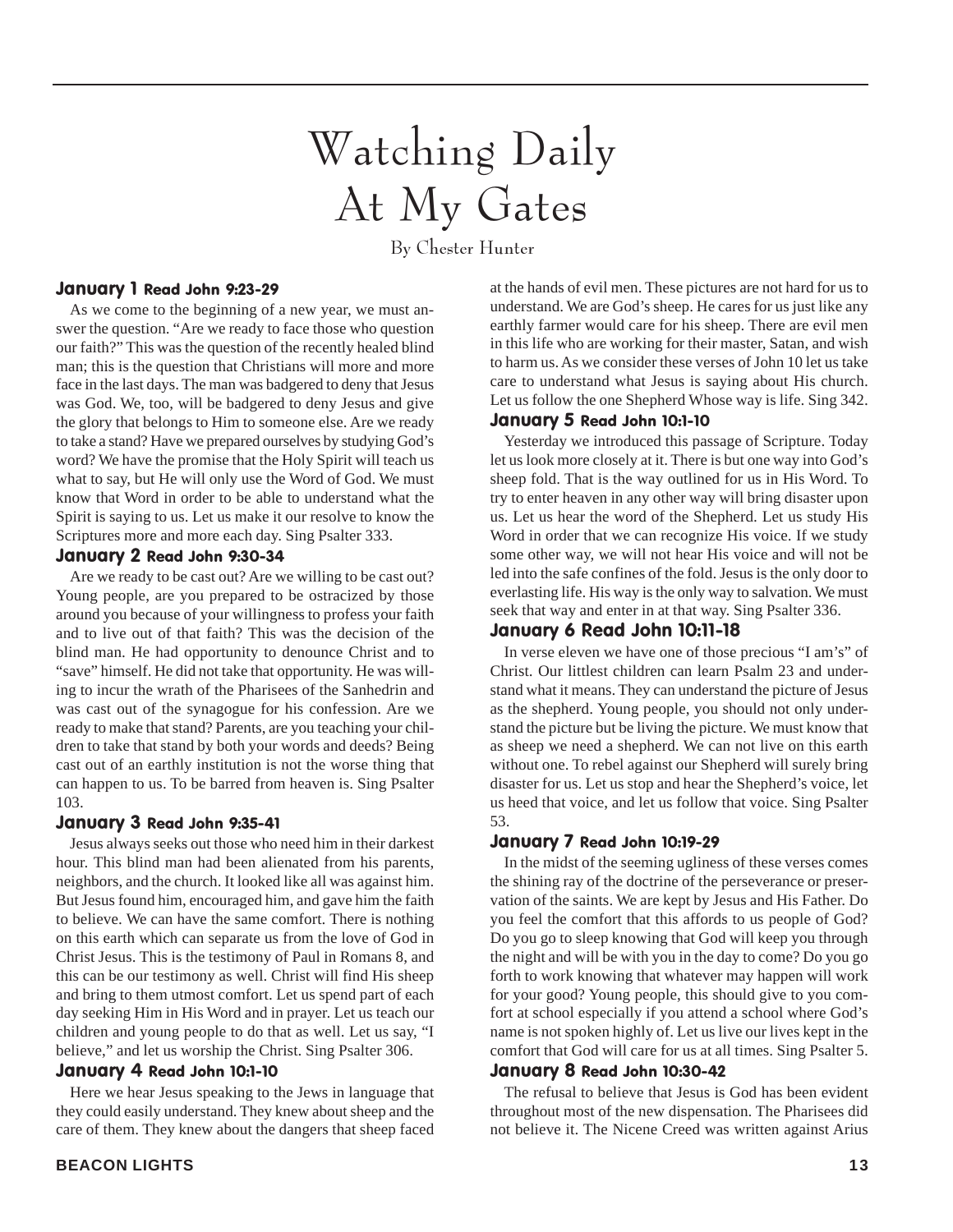and his refusal to believe that Jesus was God. This is one of the fundamental errors of Islam. Over against that error we have verse 30. "I and my Father are one." This is comforting, people of God. This is comforting because it gives to us peace as we read about the redemptive work of Christ for us. We know that He did not fail upon the cross. We can know this personally and can be assured of it because Jesus is God. Let us believe even as some in His day believed. Sing Psalter 4.

#### January 9 Read John 11:1-5

In this significant chapter of John we see both Jesus' human nature and His divine nature. We can even see both in verse 5. Jesus loved these sisters and brother. He loved them personally and enjoyed the companionship and hospitality that they showed to Him and would show to Him in His time of trial. He also loved them as His sheep. This is the only love that we must covet! We must want the love of Jesus and seek for that love by doing His commandments. We must reflect that love as we are companionable and hospitable to those around us. Jesus gives to us many opportunities to do this. Let us not waste those opportunities, rather let us make use of them to glorify God. Sing Psalter 24.

#### January 10 Read John 11:6-10

Jesus will now use the occasion of Lazarus's death to teach His disciples about the heavenly kingdom. It does not make much of an impression now but it will after Jesus goes into heaven. The disciples were still looking for an earthly kingdom. They wanted to protect Jesus from all harm in order that He could be king. Jesus had to show them and us that His kingdom is not of this world. We need this instruction because there are many who would want us to put our efforts into making this world a place that Christ would be pleased to dwell. We must care for our earth, of that there is no doubt. But our care is not to make it the place of the future kingdom. We are pilgrims here looking for our home which will be in heaven. This must be our focus in this life. The disciples had to learn this and we must not forget it. Sing Psalter 106.

#### January 11 Read John 11:11-16

Sometimes God must place before us some hard thing in order that we believe. This was the way it was with the disciples. Lazarus had to die and had to be raised again in order that the disciples might believe on the truth of Christ's resurrection. Thomas was not alone in his pessimism. The other disciples, too, thought that going to Jerusalem would bring at least Jesus' death if not theirs. We, too, do not seem to understand the hard way that Jesus puts before us. We ask, "Why, God?" We really ask this in unbelief. We do not believe that the way He leads us is really good for us. We think we can set the plan for our lives in a better way. Let us not fall into the disciples' error, but rather let us trust in God to lead us in the good way. Let us believe. Sing Psalter 202.

#### January 12 Read John 11:17-27

Jesus would meet each of the family members. In meeting each of them He would teach them and us how we must believe. Practical Martha had a lesson to learn. She had to learn that she could not order life her way. She had to mourn the loss of her brother so that she could confess that Jesus was the Christ. She knew the doctrine of the resurrection, but she had to be shown that she did not make the schedule. She had to learn that it was God who ordered all things. Some of us are like Martha. We want everything to fall into order around our time schedule. We even want God to follow that schedule. Like Martha we have to learn to follow His time. Sing Psalter 366.

#### January 13 Read John 11:28-35

In the shortest verse of the Bible we again see both Jesus' human and divine nature. We will look at the divine nature tomorrow. Mary was off privately mourning her brother's death. She was seeking comfort and not finding it in herself. Jesus had to bring her to Him and give to her the comfort she needed. He did not do this in a cold theological manner. No, her elder brother wept with her and for her. Jesus saw her weakness and, weeping for her, went to help her. Some of us are like Mary. We need the comfort that only Jesus can afford. Like Mary we need Him to seek for us. It is impossible for us to go to Him in our strength. In fact by nature we cannot go to Him and will not go to Him. But because He loves us he comes to us and draws us near to Him. What a beautiful comfort that affords us in all trials and sufferings! Sing Psalter 361.

#### January 14 Read John 11:33-38

Jesus wept because He saw the Jew's unbelief in their hearts. They mocked Him when He said He was the Son of God and let Lazarus die and therefore brought much pain into this family's life. Jesus saw them as miserable comforters for Mary and Martha. Oh, they had tears running down their faces, but their hearts were hard. Jesus knew that some of these people would be hurling open insults at Him as He would hang on the cross. Jesus knew this and wept because these Jews had been given much and had returned little. Let us not be so hard on the Jews. Let us examine our own hearts. Have we been given much? The answer is yes. How do we react toward God in time of trial? Let us go to Him and say Thy way and only Thy way O Lord my strength and redeemer. Sing Psalter 389:1, 4 & 6.

#### January 15 Read John 11:39-46

Jesus had told Martha that He was the resurrection and the life. Now by raising Lazarus from the dead He visibly shows to her and the others the truth of that statement. Lazarus's resurrection was a picture of many things. First of all, it is a picture of the spiritual resurrection that those who are dead in sin receive by grace through faith. Secondly, it is a picture of Jesus' own resurrection which will be proof to us of our resurrection. Finally, it is a picture of our final resurrection in the new heavens and earth. Do you believe, people of God? There were two reactions to this resurrection. Some believed;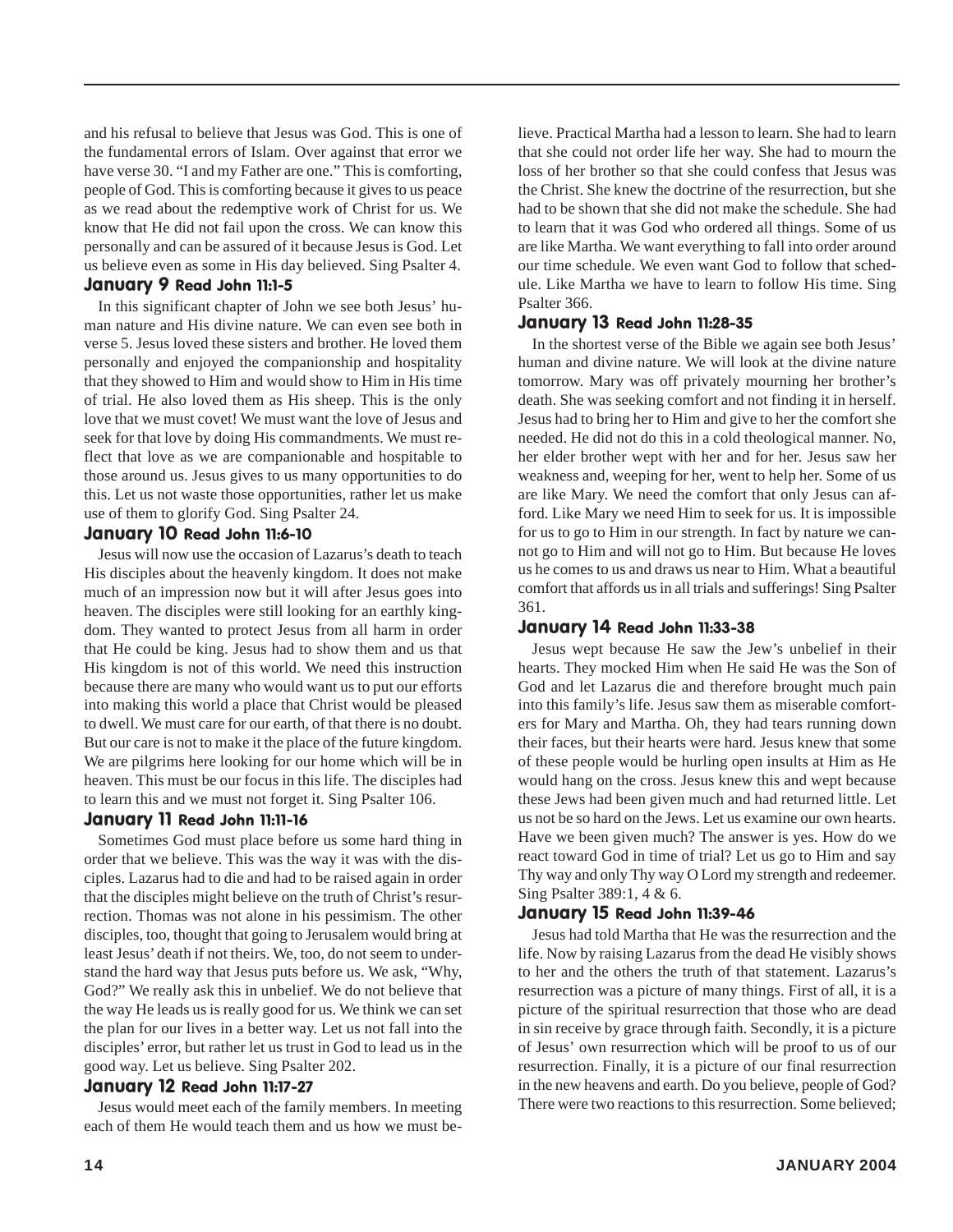others in wicked unbelief went to inform the Sanhedrin of the goings on in Bethany. What about us? Sing Psalter 29.

#### January 16 Read John 11:47-57

The Sanhedrin was being backed up against a wall. Their popularity was waning fast. If they killed Him, some of the people would revolt. If they let Him alone, their power would be eroded and the Romans would remove them. Against these wicked thoughts Caiaphas directed by God made a startling prophecy. He did not think it was so startling. He did not think it was a prophecy. He wickedly proposed that they find Jesus and secretly put Him to death. But God meant it differently. This was a very accurate prophesy of what Jesus' death means to His church. He died so that we may live. Now the council wanted to seek the right time. As we know all time is in God's hand. He would direct His Son's death for His own purpose and glory. Sing Psalter 47:1-5.

#### January 17 Read John 12:1-11

Are we greedy like Judas or loving like Mary? Are we hypocritical like Judas or do we openly show friendship to God's people like Lazarus and Martha. Jesus knows that His time is coming. He takes this opportunity to show His disciples that His time was coming. What effect did this have on the council? They hated Him the more. What about God's people? They believed. What about us? In which camp do we fall? As we continue our study about Jesus' final days on this earth let us see what it means for us in our daily lives. Sing Psalter 204.

#### January 18 Read John 12:12-19

As Jesus' final days on this earth came to pass, we still see Him obeying His Father and fulfilling the Old Testament Scriptures. The so-called triumphal entry was prophesied both in Psalms and in the prophets. There were many that day who cried "Hosanna" who in a week's time would cry "Crucify Him." Jesus will be making *the* triumphal entry at the end of time. How are we preparing to see Him? Are we eagerly watching the signs of the times? Or are we trying to produce a heaven on earth? Christ was entering Jerusalem on His way to death so that we may live. Let us cry Hosanna! Sing Psalter 320.

#### January 19 Read John 12:20-28

As the day for Jesus' crucifixion grew closer He more and more plainly began to teach those around Him the manner of His death and the fact of His resurrection. The disciples were obviously puzzled by all that He said and by all that was happening around Him. But Jesus was using each incident to teach them so that they would be able to teach and preach after His ascension. We, too, must learn from this and prepare ourselves for Jesus' second coming. We like the disciples would like to arrange matters to our own liking. Even as Jesus showed His willingness to let His Father's name be glorified by the Father's way so must we. Sing Psalter 86.

#### January 20 Read John 12:29-41

On this final day in the temple Jesus is first of all making it clear about the manner of His dying. Secondly, He is carrying out His Father's will in that His hour is now come. Each of these statements inflamed the Sanhedrin more and more. While they were looking for a way to kill Him secretly, He was making it necessary that the Scriptures be fulfilled in His death. Each time that He reminded them of Old Testament words which pointed directly to Him, hatred against Him must have boiled up more and more. Once again we must be admonished to know the Scriptures and to believe the Scriptures concerning Christ. Sing Psalter 185:1-5.

#### January 21 Read John 12:42-50

People of God, do you love the praise of men better than the praise of God? Young people, do you hide who you are so that you are not mocked by those around you? If Jesus would have followed those sentiments, there would have been no salvation for us. Think about that for a minute. Jesus said the very things that would eventually bring about His death. He equated Himself with the Father. That was the charge which brought about His death. Can we confess His name even when it may bring us hardship? Let us go the cross and ask for forgiveness for the sin of failing to confess God before men. Then let us pray for the grace to confess Christ before men. Sing Psalter 185:6-9.

#### January 22 Read John 13:1-11

In washing the disciples' feet Jesus performed the duty of the lowest household slave or servant in Israel. Washing feet was a sign of hospitality in dry dusty Judea. In washing the disciples feet Jesus was showing them and us that we must wash each other's feet. We must be willing to take upon ourselves the most menial tasks to help those around us. Washing each other's feet shows our love toward them. Washing feet may be unpleasant at times, but it must be done. Each of us must look for ways to serve our fellow Christians around us. There is no praise in washing feet but the praise of God. What more do we need? Sing Psalter 305:1-5.

#### January 23 Read John 13:12-21

As the hours grew closer to His death, Jesus began to set in motion the way of that death. It was now time to identify His betrayer. Judas had been with the disciples in body throughout Jesus' time on this earth but he had not been with them in spirit. He had been the treasurer of the group, but he was a thief. When the Sanhedrin gave notice that they would reward anyone who would help them kill Jesus, he began to make plans. But now Jesus forces his hand. Even though the Sanhedrin did not want the deed done during the Passover feast, Jesus' hour had come. It was time to sacrifice the final Passover so that His people would be enabled to enter the heavenly Canaan. Thanks be to God that the way of our salvation was ordained by Him and not by us. For if it was not God's way there would be no way at all. Sing Psalter 186.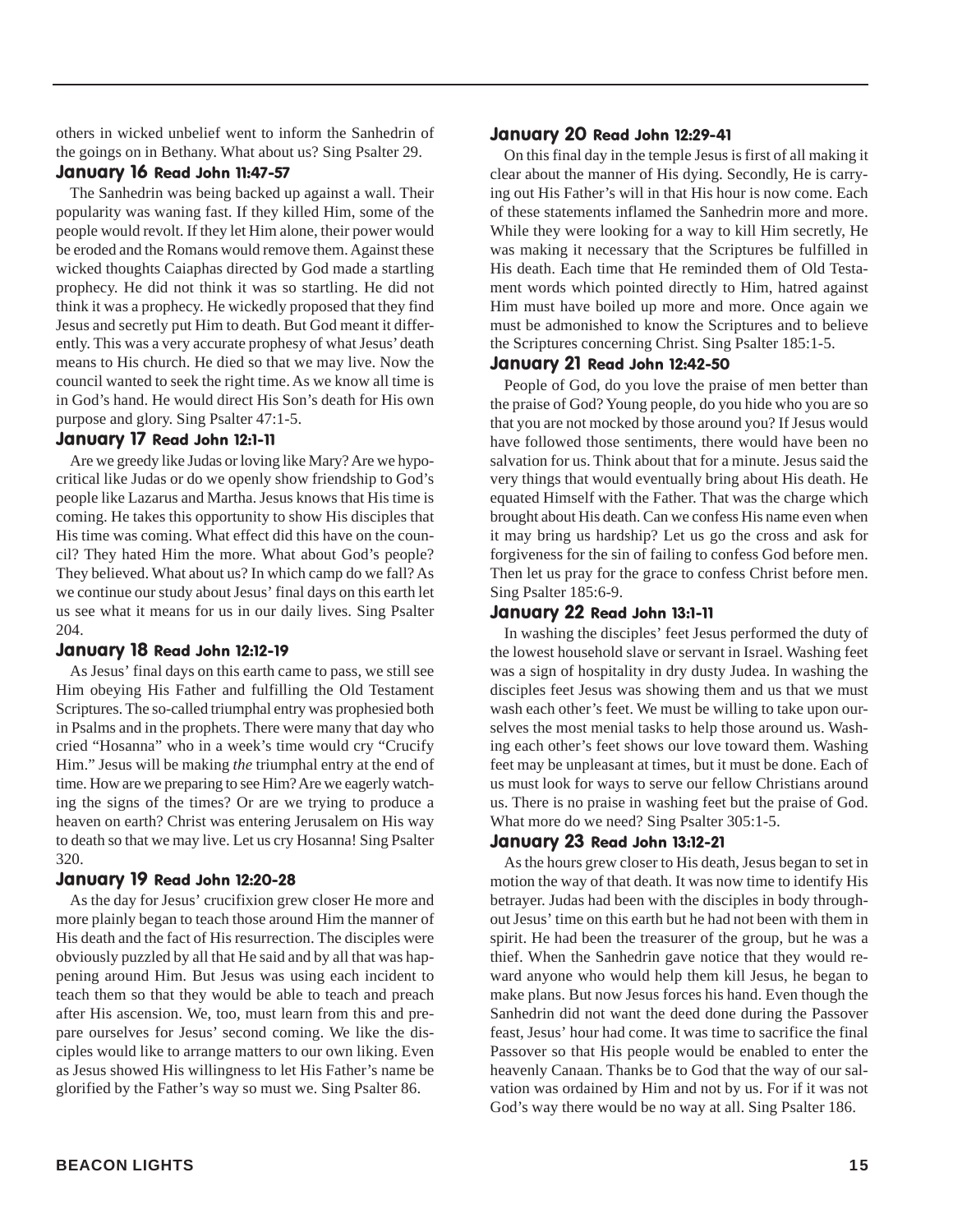#### January 24 Read John 13:22-30

As Jesus was putting in motion events connected with His death, He was also ushering in the church of the New Dispensation. He was going to institute the sacrament of the Lord's Supper as a sign of His death. But to do that He had to purify the band of disciples as they represented that church. Judas had to be excused in order that the table of the Lord was not profaned. This shows us the necessity of guarding the table today. The elders have been given this task and must carry it out diligently. Each time that we celebrate Communion, let us look back at the first Lord's Supper for instruction in doing it properly. Only in the proper administration of the sacraments will the church and we be blessed. Sing Psalter 203.

#### January 25 Read John 13:31-38

The end of this chapter and the verses of the next few chapters are replete with instruction to the church of today. We need to study these words of Scripture often to learn how we must behave in the church. Jesus commands us that we love one another. He tells us that we must make this the focus of our lives. This love must be a reflection of His love for us. This love must not be to gain praise of men. This love must not be a shallow love. This love must be the same love that Christ exhibited as He walked the way to the cross. Peter did not understand that love and would have to learn a hard lesson over the next few days. We are no different than Peter. Let us learn his lessons by knowing God's word. If we do not, God will have to teach us in a very hard way. Sing Psalter 369.

#### January 26 Read John 14:1-6

People of God, are your hearts troubled? Are there things happening to you which cause you spiritual pain? Is a loved one dying? If your hearts are troubled, take the time to read this chapter often. Because Jesus has gone to heaven and is preparing a place for us there, our hearts need not be troubled. When our place is ready, we will be delivered from this vale of tears. Because He is the way, the truth, and the life; we need not fear what happens on this earth. Jesus is the way to the Father, and of that there is no doubt. Let not your hearts be troubled, believe in God and He will give you the comfort found in Him. Sing Psalter 357.

#### January 27 Read John 14:7-14

As Jesus continues His words of comfort that night, the disciples were plainly puzzled. All that was going on around them had confused them greatly. Jesus was teaching them and us about Himself and the Father. He was leaving with them great promises. These are the promises that He gives to us. He tells us to walk in His name and we will be blessed by the Father. He tells us to pray that we may receive the blessing of the peace of knowing the Father. Are we walking in God's commandments? Are we daily praying for peace? If we are, we will find the peace that comes only from God. Sing Psalter 348.

#### January 28 Read John 14:15-21

Do you love Christ? Do you keep His commandments? The two go hand in hand. You cannot say that you love God and ignore His commandments. There are many in the world who think that and it brings them nothing but disaster. There is a beautiful promise in these verses. There is the promise of the Spirit and all the blessings of the Spirit. There is also the blessing of the love of the Father. As we live our lives in this sinful world, we must love God and keep His commandments. In this way we will be blessed. Sing Psalter 341.

#### January 29 Read John 14:21-26

Yesterday we spoke of the blessings of the Spirit. Let us look at that idea more closely today. Jesus was preparing to leave His disciples. He knew that they were fearful of this idea. So He gave to them the promise of the Spirit who would help them in all of their difficulties. We have that same promise. Christ has poured out the Holy Spirit upon the church. We have that comforter who aids us in all trials and troubles. We can be assured that He will help us even as we are mocked by the wicked. None of us needs to fear death because we have the comfort of the Spirit. Whether we are dying or have loved ones who are dying, we have a comfort unmatched by anything that the world can offer. Sing Psalter 391.

#### January 30 Read John 14:27-31

The world seeks peace. But they seek this peace in the wrong places. They want war to cease but they do not see that war is ordained by God. They want peace within the family, but they do despite to the family by means of divorce, remarriage, abortion, abuse, and by many other evils. The world does not know what true peace is. Thankfully we can find true peace. Jesus has given that peace to us. We have peace because we know that He is in heaven preparing a place for us. Our hearts do not need to be troubled or afraid. We have the peace that passeth all understanding. Thanks be to God for His unspeakable gift. Sing Psalter 100.

#### January 31 Read John 14:27-31

As we close this chapter let us again look at it from Jesus' perspective. In a few short hours He would be captured, tortured, mocked, and unjustly judged. Then He would be hung on the cross and would endure much suffering and pain. What was He doing in these last hours? He was making sure that His disciples had the peace and comfort that they needed. What an elder brother that we have! He washes our feet and cares for us. Let us cherish the words in this chapter and remember them throughout our lives. Memorizing the chapter will afford to us much comfort no matter how old or young we are. Sing Psalter 331.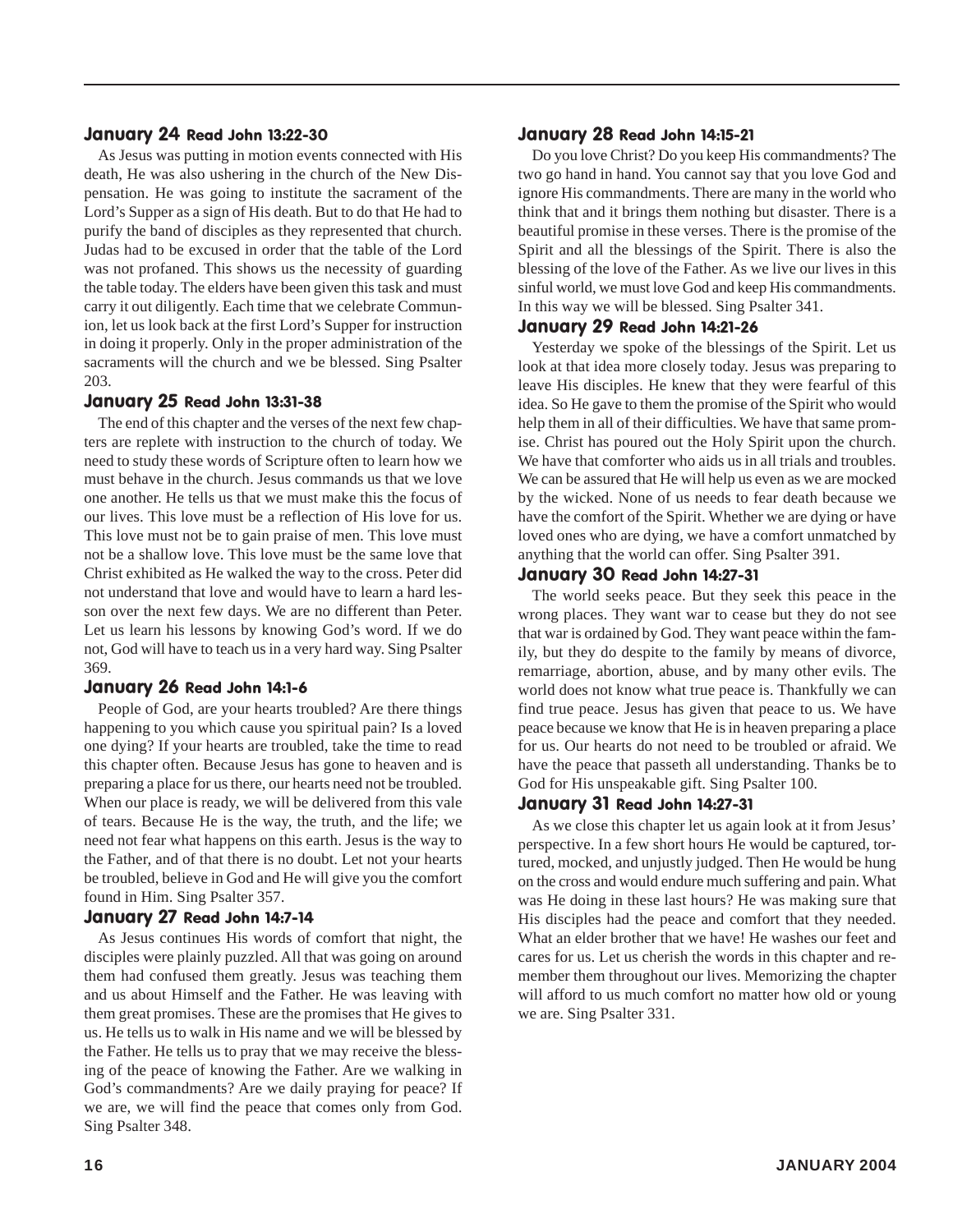### Christmas Carols

by Melissa Van Baren

aahhh...the pretty snow that falls. The trees<br>illuminated in the windows. Friends and fami-<br>lies visit. Food is abundant and presents are nu-<br>merous. The carols seem glorious. It's not hard to guess illuminated in the windows. Friends and families visit. Food is abundant and presents are numerous. The carols seem glorious. It's not hard to guess what time of the year it is. For most of us, it's our favorite time of year. It is a wonderful time of the year. Nevertheless, we all know what it's really about. Sometimes it seems like it wouldn't be the same without these things but we do know that it's not these things that matter but the fact that Christ came into this world. We know what the *true* Christmas is.

Did you ever notice how our Psalter is a glorious "carol book" in itself? Well, not just the Psalter but also the Psalms? It's a wonderful thing to think about. Oh, don't get me wrong here. I'm not saying that the Christmas carols are wrong or that we have to do away with them. Some are very pretty. We very much are able to glorify God by them and it depends on you and your heart when you are singing them to God. I was just pointing out the fact that the Psalms speak over and over of Christ's glory and of Christ's coming.

It's great that we are able to take our Psalter and Psalms and even sing them at Christmas time. I'm not saying either that they are to be considered Christmas songs by the tunes either. It's the words that really make them "Christmas" songs.

In the Psalms, David was always looking towards the coming of Christ; whereas we are looking back on Christ's birth and looking forward to His coming again. If we look deeper into the meaning of Christ's birth and why He had to come, it would point us all the more to His death. Taking that into consideration, the Psalms are filled with things that talk about His birth. Isn't it amazing how the Christian is given a totally different perspective of how to look at things?

Take for instance, Psalter 416. David in this versification of Psalm 42 says:

*But the Lord will send salvation, and by day His love provide:*

*He shall be my exultation, and my song at eventide. On His praise e'en in the night I will ponder with delight, And in prayer transcending distance, Seek the God of my existence.*

This song speaks of God sending salvation, which is Christ, and then we as saints praising His name. Amazing isn't it? It deals with Christ's birth.

What we realize all the more by considering the importance of this time of the year is that we are praising God for the gift of His Son. Now in the Psalms there is an *even greater* abundance of praise for God.

*Praise ye, praise ye the Lord in yonder heavenly height; Ye angels, all His hosts, in joyful praise unite; O sun and moon, declare His might, Show forth His praise, ye stars of light.*

*By all let God be praised, for He alone is great; above the earth and heaven He reigns in glorious state; Praise Him, ye saints, who know His grace and ever dwell before His face.* (Psalter 404, vss. 1, 5).

It is what the Psalms are that brings praise to God. So, every day we pick up the Psalter, we are continually praising God for the gift of His Son. Amazing! Every Sunday, and every day in class as students and every day at devotions, we are singing "Christmas carols." How wonderful is that? What a concept! What a different new way of looking at things when we pick up our Psalter.

❖

*\_\_\_\_\_\_\_\_\_\_\_\_\_\_\_\_\_\_\_\_\_\_\_\_\_\_\_\_\_\_\_\_\_\_\_\_\_\_\_\_\_\_\_\_\_\_\_\_\_ Melissa is a member of Hope Protestant Reformed Church in Grand Rapids, Michigan.*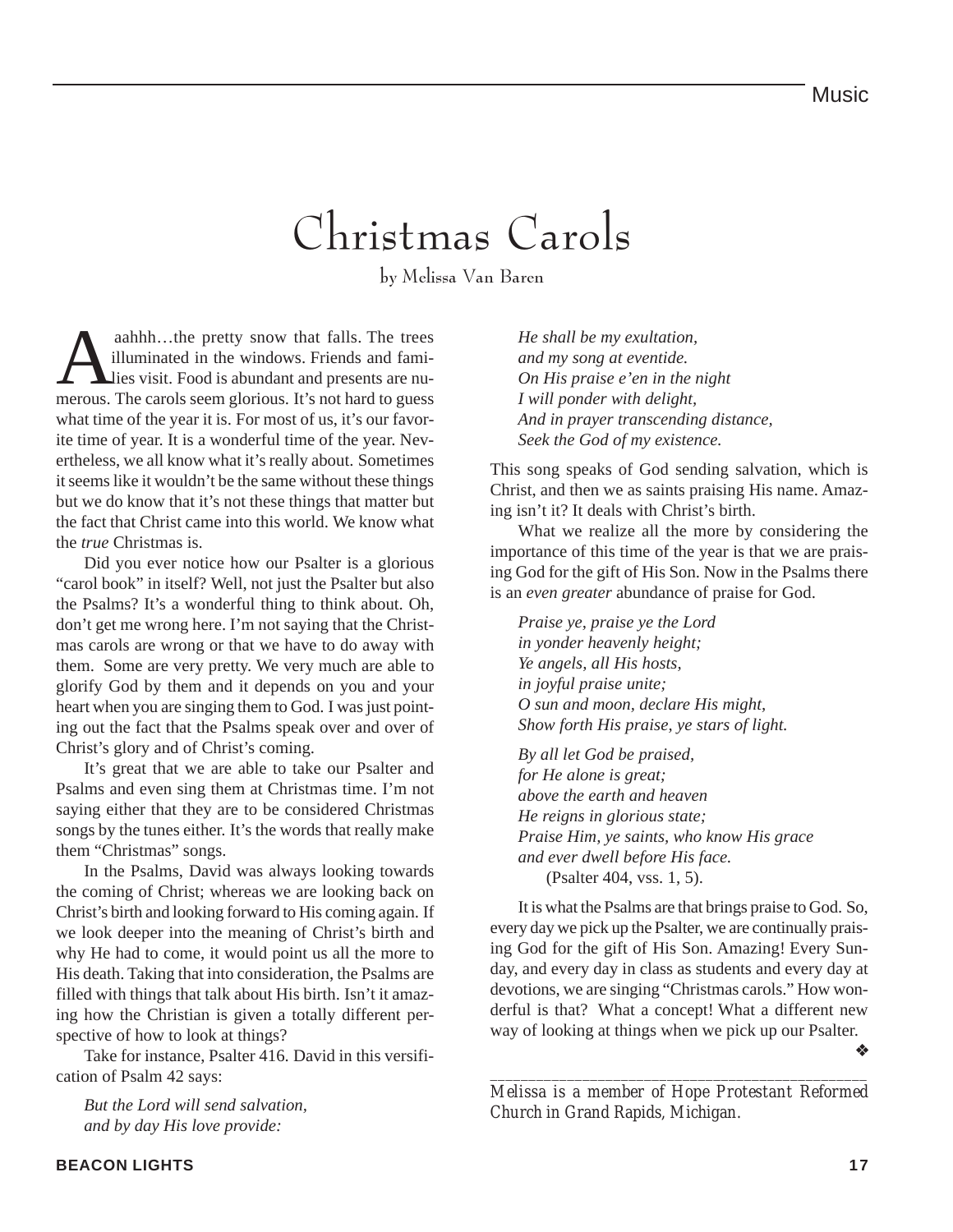### Arminianism (11) The Saints Assured of Persevering

by Aaron J. Cleveland

aving considered the doctrines of total depravity, unconditional election, limited atonement, and irresistible grace, we now consider the doctrine of the perseverance of the saints as explained in the Fifth Head of the Canons.

Concerning the doctrine of the perseverance of the saints, the Arminians, at the time of the Synod of Dordt, were very deceitful. In the Remonstrance of 1610, the Arminian position was that the doctrine was not yet carefully developed and that it must more clearly be determined from the Bible. Article 5 of the Remonstrance of 1610 reads,

that those who are incorporated into Jesus Christ and thereby become partakers of his life-giving Spirit have abundant strength to strive against Satan, sin, the world, and their own flesh and to obtain the victory; it being well understood (that this is) through the assistance of the grace of the Holy Spirit, and that Jesus Christ assists them through his Spirit in all temptations, extends the hand, and—if only they are prepared for warfare and desire his help and are not negligent—keeps them standing, so that by no cunning or power of Satan can they be led astray or plucked out of Christ's hands, according to the word of Christ, John 10, "No one shall pluck them out of my hands." But whether they can through negligence fall away from the first principle of their life in Christ, again embrace the present world, depart from the pure doctrine once given to them, lose the good conscience, and neglect grace, must first be more carefully determined from the Holy Scriptures before we shall be able to teach this with the full persuasion of our heart. (*Essays in Commemoration of the Synod of Dort* (1618-'19), p. 209).

That the Arminians left this doctrine as an open question was deceitful for a couple of reasons. First of all, the doctrine of the perseverance of the saints was already clearly set forth by the Reformed churches in the Heidelberg Catechism. One only has to read the first Q & A of the Catechism to know that this is true. Many other portions of the Catechism are abundantly clear that the elect are everlastingly preserved by God in the enjoyment of their salvation (see Lord's Day 12, and Lord's Day 19) The Catechism allows no possibility for the elect to fall away and perish everlastingly. Secondly, this was deceitful because the men who formulated the Remonstrance of 1610 were among the leaders of the church. It is one thing for ministers and professors to legitimately have questions about doctrines that have not yet been fully developed in the history of the church. It is quite another when leaders deceitfully place questions into the minds of the ordinary members of the church about doctrines which are clearly established in the creeds. And this was the intent of the Arminian party when they wrote Article 5 of the Remonstrance of 1610.

What the Arminians did not call into question about perseverance, they corrupted. It is apparent from the article quoted above that the Arminians maintained a conditional perseverance. The Arminian position is that the power to persevere is really within man. It is man who has "abundant strength to strive against Satan, sin, the world, and [his] own flesh and to obtain the victory." Christ "through the assistance of the grace of the Holy Spirit" extends a helping hand to man. Yet this "assisting grace" is man's only if he exercises his free will and desires God's help." With man doing the work and God assisting, the saint perseveres, or maybe not. This position fits consistently into the entire Arminian scheme of salvation. To man belongs the power, God picks up the slack. The final outcome is always in doubt.

If this position of the Arminians is not terrifying enough, one should further read the Arminian position as stated in The Opinions of the Remonstrants (the official Arminian document presented at the Synod of Dordt). Concerning perseverance, Opinion D.4. states, "True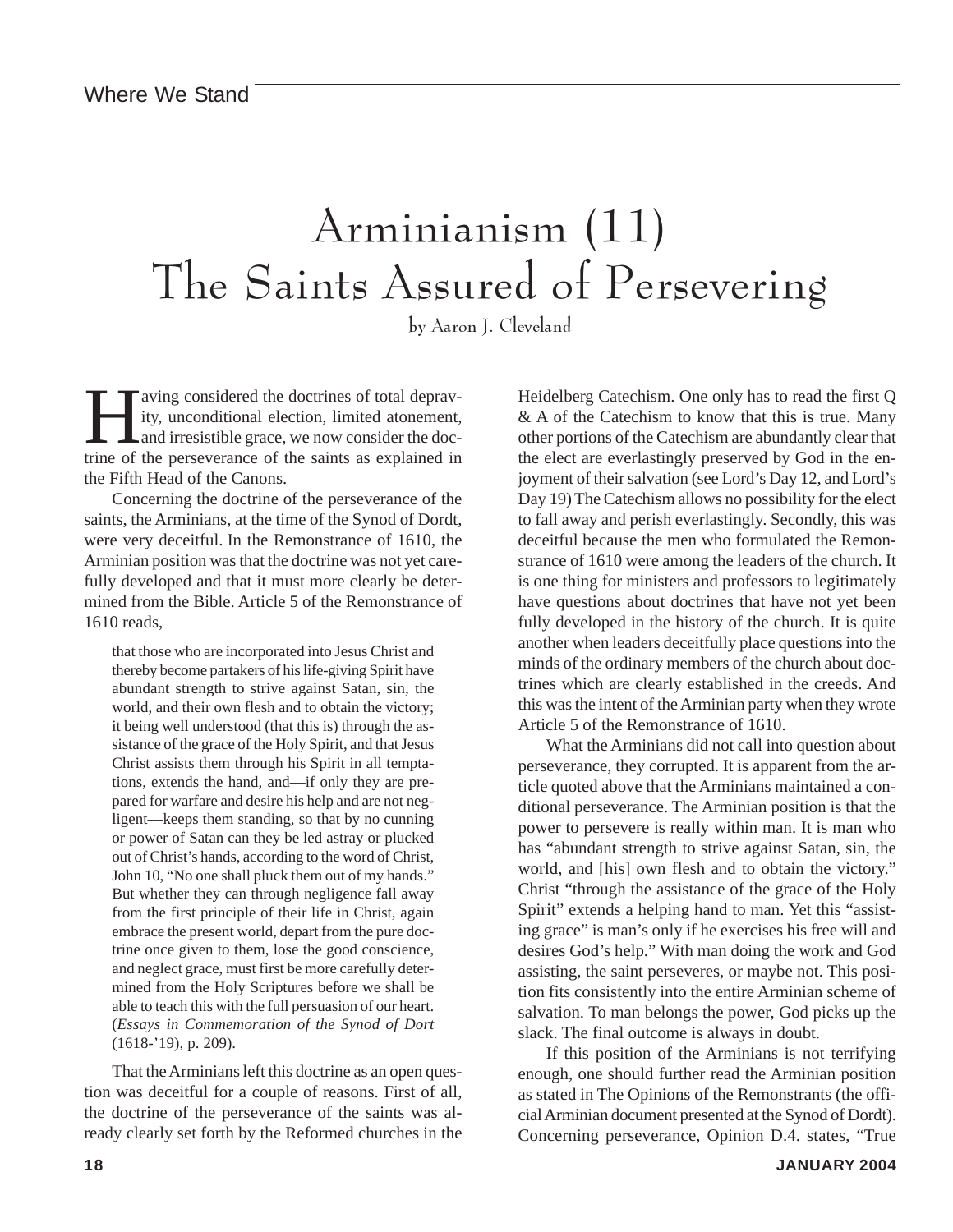believers are able to fall through their own fault into shameful and atrocious deeds, to persevere and to die in them; and therefore finally to fall and to perish" (*Essays*, p. 228). Opinion D.8. states,

A true believer can and ought indeed to be certain for the future that he is able, by diligent watchfulness, through prayers, and through other holy exercises, to persevere in true faith, and he ought also to be certain that divine grace for persevering will never be lacking; but we do not see how he can be certain that he will never afterwards be remiss in his duty but that he will persevere in faith and in those works of piety and love which are fitting for a believer in this school of Christian warfare; neither do we deem in necessary that concerning this thing a believer should be certain (*Essays*, p. 229).

By these statements the Arminians affirmed their opinion that "true believers" not only are able to perish in their sins, but that they ought to maintain every doubt that they will fall away and perish. The Arminians despise any kind of certainty of perseverance. Uncertainty and doubt, according to the Arminian position, is normal and preferable for the saint.

Contrary to the despairing Arminian position is the comforting Reformed view of the perseverance of the saints as set forth in the Fifth Head of the Canons. That truth begins with man's utter inability and God's sovereign power. Article 3 makes clear that if the saints were left to their own strength to persevere, they would surely be defeated by their own sin and the temptations of sin and the world. It is God who is faithful, "who having conferred grace, mercifully confirms, and powerfully preserves them therein, even to the end." God begins, maintains, and brings our salvation to its perfection.

Article 8 highlights some of the contrasts between the Arminian and Reformed views regarding the perseverance of the saints. The Arminians set forth a perseverance of man's "own merits" and "strength." The Reformed teach a perseverance only of "God's free mercy." The Arminians teach the possibility of a total fall from faith and grace by the saint. The Reformed teach the certain perseverance of the saints. As far as man is concerned, say the Arminians, a fall could easily happen. With man, say the Reformed, this "is not only possible, but would undoubtedly happen." With respect to God, say the Arminians, a fall is possible. With respect to God, say the Reformed, a final perishing in sin of the saint "is utterly impossible, since His counsel cannot be changed, nor His promise fail." The comforting Reformed truth is

that the saint is preserved because of who God is, the unchanging God. Further, the work of Christ in our salvation cannot be "rendered ineffectual." Nor is our sealing by the Holy Spirit "frustrated or obliterated."

The believer not only confesses the doctrine of the perseverance of the saints as an objective fact, but is given of God to live in the assurance that this perseverance belongs to himself. According to Article 9, every "true believer" experiences "according to the measure of their faith" the assurance of their own preservation in salvation. This is in stark contrast to the Arminians who deny both perseverance and any assurance that one may have of persevering.

The certainty of the saint's perseverance was bitterly opposed by the Arminians. They hurled in the faces of the Reformed that this truth would work in the believers a "spirit of pride" and render them "carnally secure" (Art. 12). Article 12 soundly answers this false accusation and shows how exactly the opposite is true. That which is completely of God's free mercy without anything of man's does not make a believer proud, but is the greatest cause for humility. From this humility flows "filial reverence, true piety, patience in every tribulation, fervent prayers, constancy in suffering, and in confessing the truth." Prof. H. Hoeksema, commenting on this article in relation to the idea of "fervent prayers" writes, "It is not a state of doubt and uncertainty that fosters fervent prayer, but a state of assurance. For, in the first place, prayer must be characterized by confidence" (*The Voice of Our Fathers*, p. 735). And so it is with all of the Christian life, especially when we suffer for the sake of confessing the truth. We are able to do this only while living out of the certainty of our own perseverance.

Paragraph 6 of the Rejection of Errors also answers the related Arminian charge that the Reformed view of perseverance is "a cause of indolence and is injurious to godliness, good morals, prayers, and other holy exercises." Many take the position that a believer is motivated to obedience if he is constantly in a state of doubt and uncertainty about his salvation. If he is doubtful about being a child of God he will be more careful to make good moral decisions. If he is uncertain about his salvation he will be careful to go to church and pray. They take the position, in the words of Paragraph 6, that "it is praiseworthy to doubt." That idea is exactly wrong say the Canons, "for these show that they do not know the power of divine grace and the working of the indwelling Holy Spirit." Read Hebrews 11 and know that the "he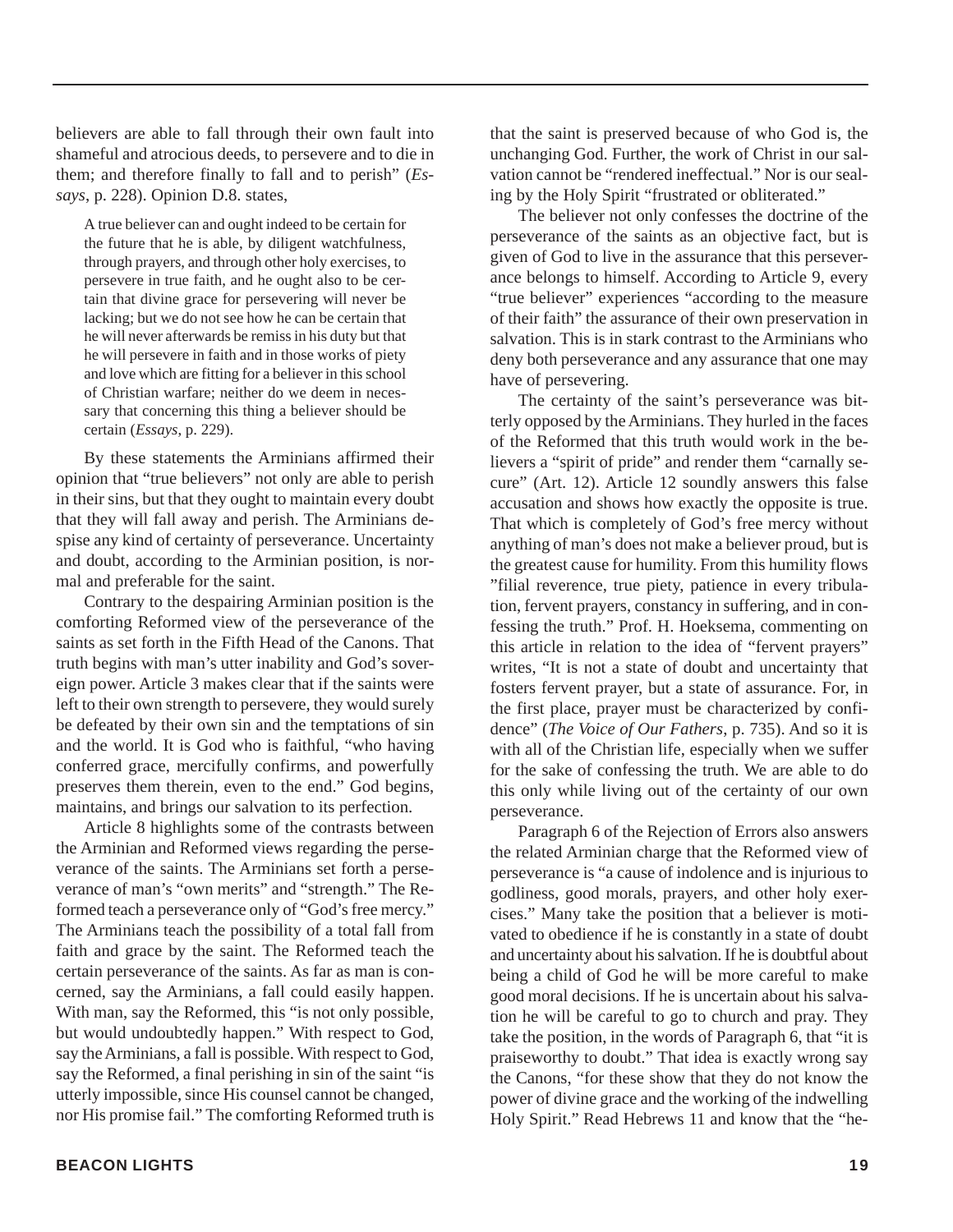roes of faith" were not spurred on by doubt, but were "looking unto Jesus, the author and finisher of our faith" (Heb. 12:2).

While this has only been a brief look at some of the aspects of the doctrine of the perseverance of the saints, it is enough of a glimpse to know the glorious truth that we posses in the Reformed faith. God sovereignly preserved this truth against the attacks of the Arminians at the time of the Synod of Dordt. Today, we as Protestant Reformed Churches stand in this same truth. Let us not be ashamed of it. Rather, let us follow the example of our fathers at Dordrecht who by God's grace unashamedly confessed the truth and sharply opposed the lie. Writes Prof. H. Hoeksema in this connection,

There is so little militancy for the cause of the Reformed faith today! When those who oppose the truth are met, we can be so ready to belittle and compromise and well-nigh hide our Reformed faith and its distinctive character, as though we were really ashamed of it. And how boldly we ought instead to stand in the faith, cast far from us false and foul accusations which are hurled against the truth (*V.O.O.F.,* p. 732). ❖

 *\_\_\_\_\_\_\_\_\_\_\_\_\_\_\_\_\_\_\_\_\_\_\_\_\_\_\_\_\_\_\_\_\_\_\_\_\_\_\_\_\_\_\_\_\_\_\_ Aaron is a member of Hope Protestant Reformed Church in Grand Rapids, Michigan.*

#### Our Young People's Federation

### Federation Board Update

by Kevin Gritters

new season of Young People's Societies has be-<br>gun in the Protestant Reformed churches. The<br>Federation Board, the young peoples' leaders, gun in the Protestant Reformed churches. The Federation Board, the young peoples' leaders, and the young people alike look forward to another year of spiritual fellowship and growth. One is sure to know the young people and the leaders, but one might not be so sure what the Federation Board itself is and what it does. This article will explain the content and the purpose of the Federation Board, and it will give a brief background of its new members.

The Federation Board is a group of young people, young adults, and adult advisors that works on behalf of the Protestant Reformed Young People's Societies. The new members are first nominated by the existing Board members, and then elected by the young people. The Board conducts a meeting at Faith Protestant Reformed Church on the first Sunday of each month to carry out this work. The meetings are well attended by the Board members, and each member works diligently in his or her position to exercise the duty to which he or she has been elected.

One of the main purposes of the Federation Board is to coordinate interaction among the Protestant Reformed Church's Young People's Societies. We sponsor activities and other events intended to promote development and growth of the young people. Mass meetings, singspirations, fundraisers, and conventions serve the purpose of developing unity among the societies.

A second work of the Federation Board is to be involved with the publication of the *Beacon Lights*. The *Beacon Lights* provides edifying material for the young people to read, so it is necessary for Christian writers both young and old—to devote some of their time to write for the covenant youth of our churches. This year the Federation Board is striving to work more closely with the *Beacon Lights* staff, and we ask that you contribute any thoughts or articles you may have.

As the ruling body of the Young People's Societies, the Federation Board seeks to accurately convey the Protestant Reformed position with regard to the Christian life. Our young people must walk together in unity and show—both in character and in speech—that they belong to the body of Christ. We pray that the world may see that the Protestant Reformed young people walk a different kind of life because of their love for God and His church.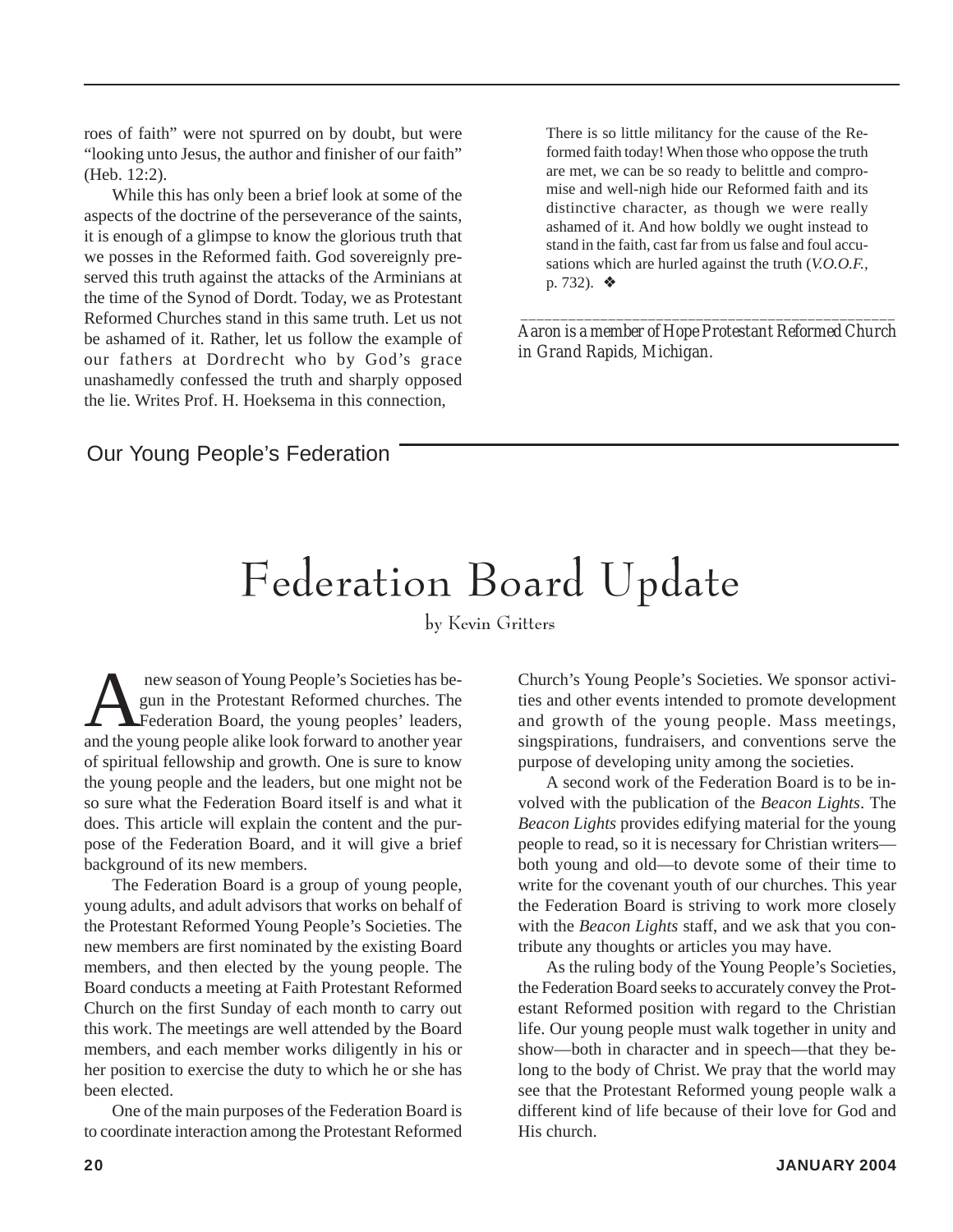The Federation Board consists of a president, treasurer, and secretary, with an assistant for each position. There is also a librarian, youth coordinator, and two spiritual advisors.

On behalf of the present Federation Board, we thank the following board members who retired this year: Trevor Kalsbeek (President), Brad Pastoor (Treasurer), Audra Bol (Secretary), Jeanine Boeve (Librarian), and Rev. Terpstra (Spiritual Advisor). Thanks again for your diligent and faithful work.

The new members of the Federation Board were elected at the delegate meeting at the last convention in Loveland, Colorado.

Matthew Overway, Vice-President, is son of Brent and Wilma Overway. He is a member of First Protestant Reformed Church of Holland and is presently pursuing a career in nursing at Grand Valley State University. He hopes his time on the Federation Board will help him learn to be an effective member of a governing body so that he can, by the grace of God, one day perform the duties to which he may be called in service for the church.

Jeff Van Uffelen, Vice-Treasurer, is son of John and Linda Van Uffelen. He is a member of First Protestant Reformed Church of Holland and is pursuing a degree in mathematics at Grand Valley State University. He also works in the machine area at Koops Inc. He would like to see the Federation Board establish valuable leadership and make careful decisions. He also wants the Fed. Board to become a catalyst to our youth's zealous uncovering of Scripture's profound secrets, realizing that growth comes from personal study of biblical truths.

Sara Huizinga, Vice-Secretary, is daughter of James and Barbara Huizinga. She is a member of Hope Protestant Reformed Church of Grand Rapids. After spending one year at Grand Valley State University, she is looking for full time work. She would like to see the Federation Board more involved with the young people, provide a good example to them, and show them the work that takes place.

Sarah Koole, Librarian, is daughter of James and Gladys Koole. She is a member of Hope Protestant Reformed Church of Grand Rapids and is pursuing an elementary education degree at Calvin College. She wants to see the Federation Board guide the young people of our denomination closer to God, so that all they do may give glory to God alone.

Rev. Ron Van Overloop, Spiritual Advisor, has been pastor at Georgetown Protestant Reformed Church since 1994.

For a complete list of all the current members, one can look on the inside front cover of the *Beacon Lights*.

The Federation Board welcomes the new members and asks for your prayers and for God's blessing upon this new year of work. ❖

*\_\_\_\_\_\_\_\_\_\_\_\_\_\_\_\_\_\_\_\_\_\_\_\_\_\_\_\_\_\_\_\_\_\_\_\_\_\_\_\_\_\_\_\_\_\_\_\_\_\_\_\_\_\_\_\_ Kevin is President of the Young People's Federation Board and is a member of Hudsonville Protestant Reformed Church in Hudsonville, Michigan.*

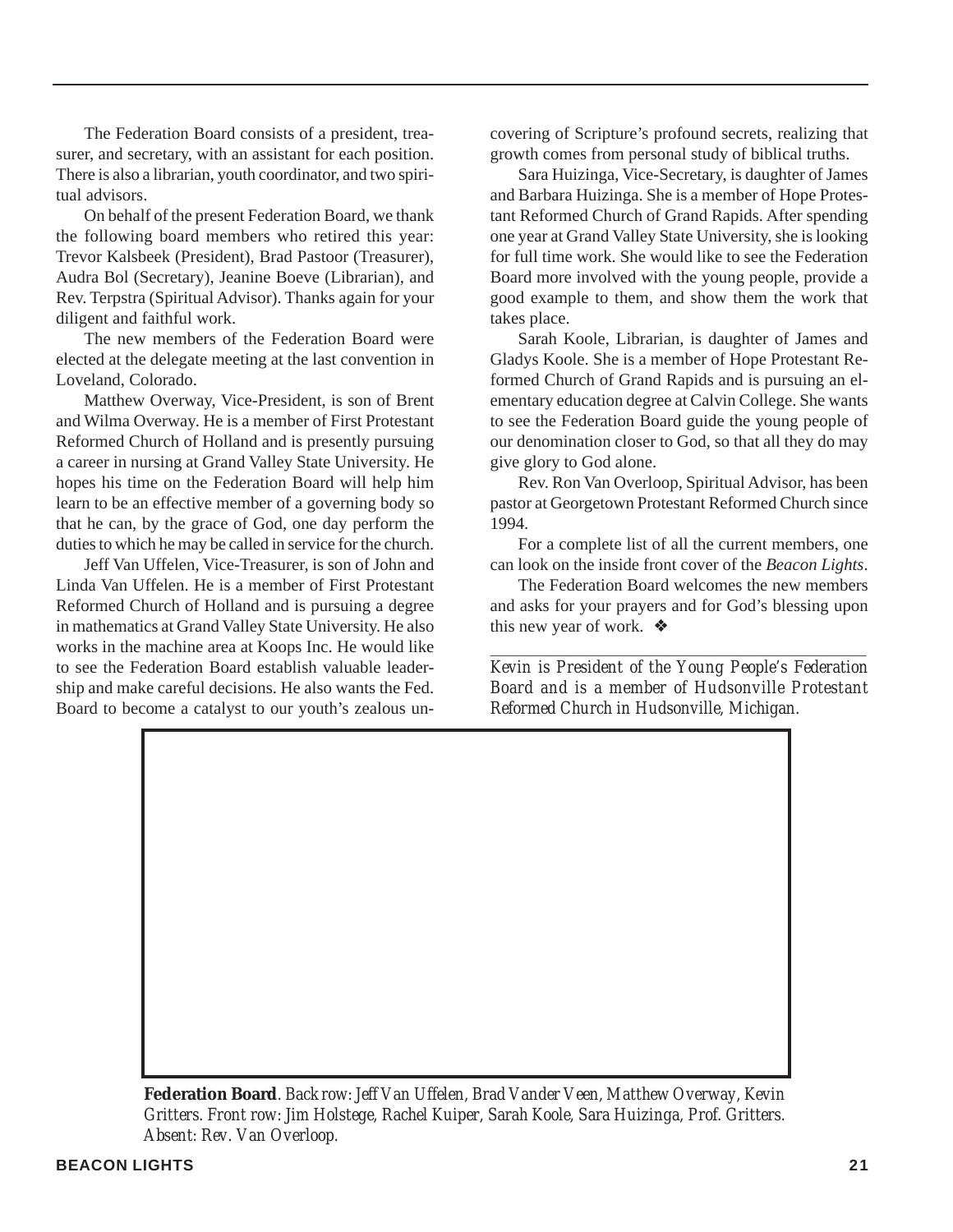# Study Proverbs This Society Season

#### **Study for Week #17: Rebuking Your Neighbor?**

**Texts from Proverbs:** 9:8; 24:24, 25; 25:9, 10, 12; 27:17; 28:4, 23. See also Luke 17:3, I Tim. 5:20, Psalm 141:5, Eccl. 7:5.

**Questions** to help "the word of Christ dwell in you richly:"

- 1. What does it mean to rebuke someone? Does rebuke always mean to be angry?
- 2. Is it easier to rebuke a friend or someone you don't know well? Why is it so difficult to tell someone about their faults?
- 3. Does the Bible tell us that we must rebuke others? Prove your answer.
- 4. Who does the Christian rebuke? Everyone he sees sinning? No one? Where do you wisely draw the line? (See also Matt. 7:6)
- 5. How may we rebuke others when we read what we do in Matthew 7:1-5?

#### **Study for Week #18: Review**

I thought it appropriate to have a review and discussion of the things that we have discussed in this past year's young peoples society. I would like everyone to have an answer or opinion to one of the following questions.

1. **The End Times**. We started our discussion this year with the study of Matthew 24, in light of the September 11 terrorism attack on America. Since then the

country has settled down quite a bit. Do you think that these attacks have had any long term effects on you, the USA and the world? What are they?

- 2. **Reverence for God**. How can we as young people help each other to reverence God?
- 3. **Study of God's Word**. How has this young people's society been an aid in the study of God's word? How could it be better?
- 4. **Rebuke and correction**. Why is it so hard to hear reproof from a fellow young person or even from a parent?
- 5. **Anger**. How does a Christian express his anger? What can we be angry about?
- 6. **Warnings against drinking**. What are the effects of sinful drinking? How does too much drink "mock" a person?
- 7. **The strange woman or the sin of fornication**. What is fornication? What are the sorry results of this sin and how do we keep ourselves from it?
- 8. **Greed and covetousness**. Is it a sin to want to be rich and what should be our view about riches?
- 9. **Hatred**. What is the root cause of hatred? May we hate anyone?
- 10.**The hateful talebearer (gossip)**. Can we talk about someone else behind their back? Who here likes to gossip and how has this gossiping hurt someone?
- 11.**Prayer**. What is prayer? How can we use our prayers to confess our sins?
- 12.**Friendships**. What are the qualities of a good friendship?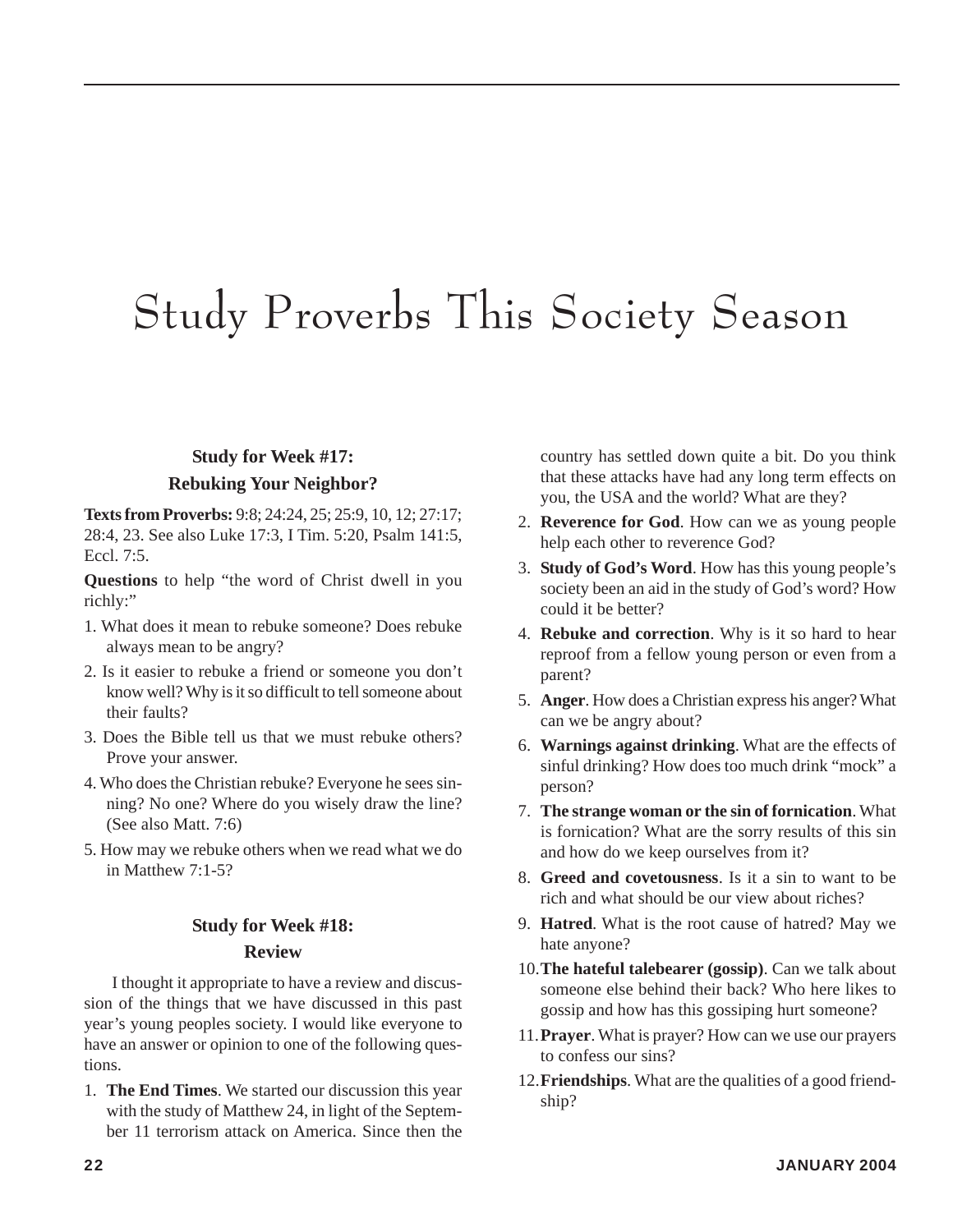- 13.**Pride**. What is pride and how does it affect the way we want to look?
- 14. **Stewardship**. What is a good steward and how can we be good stewards in our work, money, possessions, etc.?
- 15. **Respect for parents**. How should we treat our parents? Why is it so hard for some teenagers to treat their parents with respect?
- 16. **Self Control**. In what areas of our life should we have self control as teenagers? Are there too many pressures on us to lose control?

#### **Study for Week #19: Matthew 24:14-18**

#### **Verse 14**

- 1. How was the gospel limited in the Old Testament? This text is a more positive sign for us today. Read Revelation 6 about the white horse.
- 2. What kind of gospel is to be preached today? A gospel where all men are saved? A gospel where God loves all men?
- 3. Is it to be a gospel of peace? Read Matthew 10:34, 35.
- 4. The text talks about a kingdom. Is this kingdom to be of this world?
- 5. How do we as Protestant Reformed churches see that the gospel is preached in all the nations? Do we as Protestant Reformed churches put forth enough effort in preaching to all nations? Give examples.

#### **Verses 15-18**

- 6. What is the abomination of desolations? See II Thess. 2:3, 4; 1 John 2:18; Rev. 13 (mark of the beast 666).
- 7. Give examples of people of the Old Testament and in the present times who have risen as Antichrists?
- 8. What about man in general. How does man think that he is a god? What are some of the ways that man makes himself out to be better than God? Give examples of things that man does and things that man has invented that make him think he is God?
- 9. He maintains that anything he can imagine he can do? Have any of you heard this frame of thinking? As you contemplate an occupation have you not often heard this from people who give guidance to young people?
- 10.Man also helps other people. He helps the poor, the sick, the aged, infants, etc. He helps those involved in the terrorists' attacks. Do you think that this makes man feel good about himself? Should we also help?
- 11.How is the world becoming united? What do you know about the United Nations? How is the church world becoming united? It is good, isn't it?
- 12.Is the world ready for destruction? Is the United States of America ripe for judgment? Look at all the sin everywhere. Look at the debt the nation has. Look at the entertainment-crazy people we live with and are a part of. Look at the sports-crazed society we live in.

#### **Study for Week #20: Matthew 24:15-30**

#### **Verses 19-30**

- 1. What does tribulation mean?
- 2. 40 years after Jesus ascended, the Romans took over and killed the Jews. The Christians were now scattered through the whole earth. Read Hebrews 11:33- 38. Why did God reject the Jews at this time? Why are Jews so persecuted today and in the past? Hitler?
- 3. What about our afflictions in recent years? Does any one know about our Dutch forefathers who left Holland in the 1834 because of the afflictions put on them by the state church? What afflictions do we have today?
- 4. Reformation is needed in a church at times. Why? What are the effects of reformation on church and family? Do we need reformation? In what areas do we need to be reformed?
- 5. At the end of times there still will be public worship but it will be worship to the wrong god and the Christians will have to meet in secret. Every nation and person will be required to worship the beast. What do you think this beast will be? Scripture tells us everyone will wear a mark on his forehead. 666. What does 666 mean?
- 6. What are some of the things that we as Christian will no be able to do?
- 7. Even the elect would be deceived if it were possible. The time will be shortened. The Christians will cry to the rocks to fall on them. Are you as young people ready to face challenges like this? Is our church ready for it? Are our parents ready for it?  $\bullet$

#### **BEACON LIGHTS 23**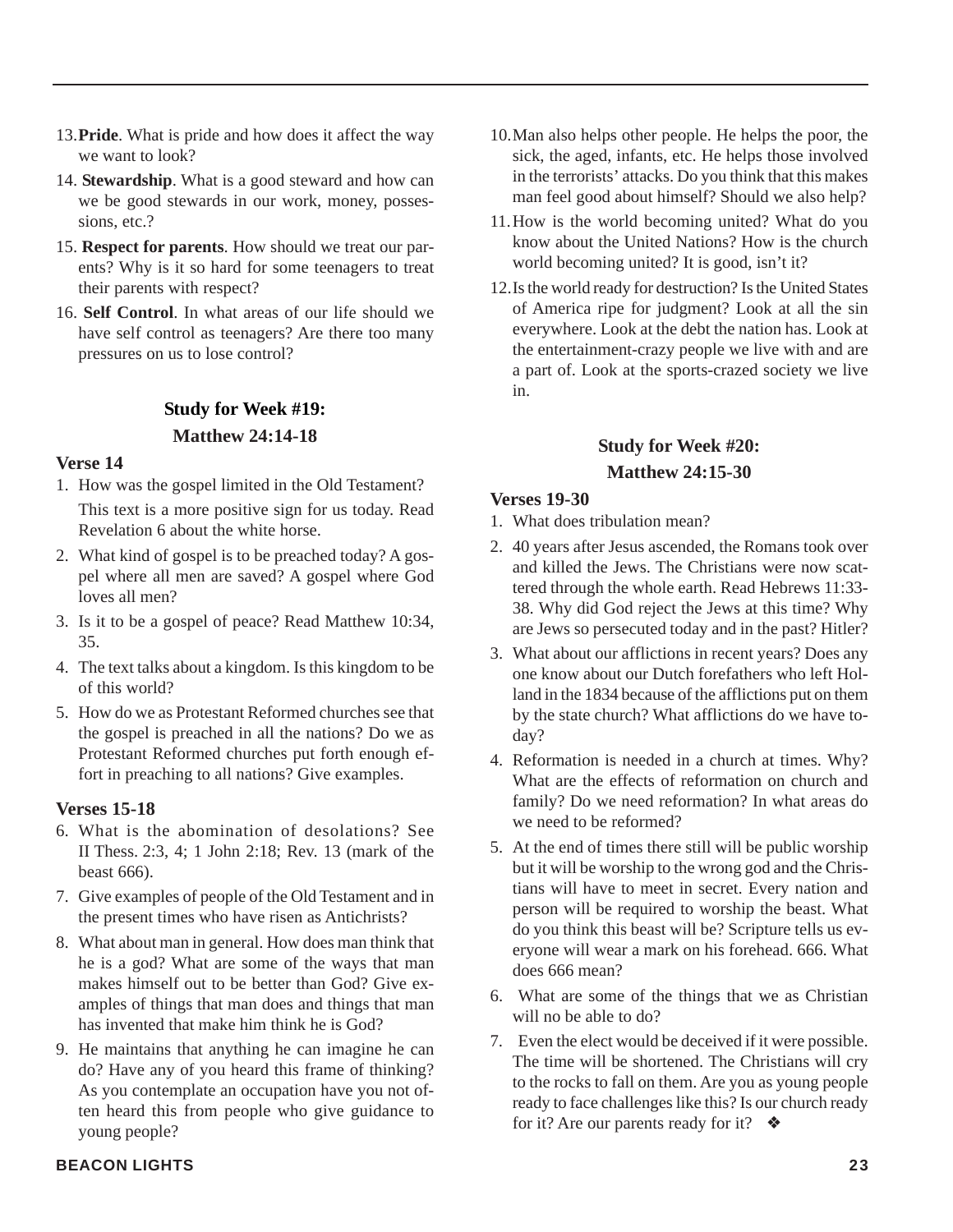### George M. Ophoff (13) On Common Grace

by Prof. Herman Hanko

Not too many years of Rev. Ophoff's work as pas-<br>tor of the congregation of Hope went by before<br>he became actively embroiled in the common<br>grace controversy. As we noticed already in another contor of the congregation of Hope went by before he became actively embroiled in the common grace controversy. As we noticed already in another connection, the controversy over common grace had long agitated the church before it became an ecclesiastical issue at the Synod of 1924. And Rev. Ophoff had come to an independent conclusion on the issue while he was still a student in the Seminary. It is not our intention in this series of articles to go over the whole controversy as it led up to and was "settled" by the Synod of the Christian Reformed Church when it adopted the three points in 1924. This material can be found in many other writings, particularly: *The History of the Protestant Reformed Churches* and *Therefore Have I Spoken*. Furthermore, Rev. Ophoff himself played no active role in the history of the Synod. His views at the time of the Synod had not been publicly expressed and were not an issue at the Synod. The Synod did not deal with him and his views when it formulated the three points, and Rev. Ophoff himself was not a delegate to that Synod. Rev. Ophoff enters the picture after the Synod was held.

He enters the picture with the publication of the *Standard Bearer*. For those who are interested in the history of the *Standard Bearer*, the anniversary volume of this on the editorial staff. Nevertheless, his name appears on the masthead of the very first issue. He had, therefore, committed himself to the cause of the truth at the very outset of the movement.

Rev. Ophoff's first article appeared in the second issue, dated November, 1924. A few quotes from it will give some idea of his own personal sentiments concerning the whole common grace question. It will, at the same time, show some of the characteristic spiritedness and total lack of fear which were to be such significant features of Rev. Ophoff's writings throughout the years.

In an article entitled "A Declaration," Rev Ophoff writes as follows:

And thus it happens that I, the undersigned, am of the group editing this periodical. The fact that I agree to serve upon the editorial staff of the "Standard Bearer" amounts to an admission on my part that I too reject the views and conception of things which the term common grace stands for. For me it is quite impossible to adhere to the principles embedded in the term common grace and remain on friendly terms with Scripture.

I am aware of it that he who has the audacity to deny common grace is regarded as disgustingly dense, inconceivably conceited and destructive. In the Octo-

periodical can be consulted. A short history appears in the second issue of Volume 50, pages 32-34. Rev. Ophoff was not among those who formed the original publication committee. According to the minutes of that committee, Rev. Ophoff joined the organization on October 27, 1924, and was immediately appointed to a position



*Rev. Ophoff with son, Fred.* very foundations of

ber issue of "Religion and Culture," page 69, Prof. Van Andel writes: "And that now some young American ministers of Dutch descent contend that this doctrine of common grace is not traditionally reformed. How little hold has the reformed truth had on some of us that they do not feel that they are undermining the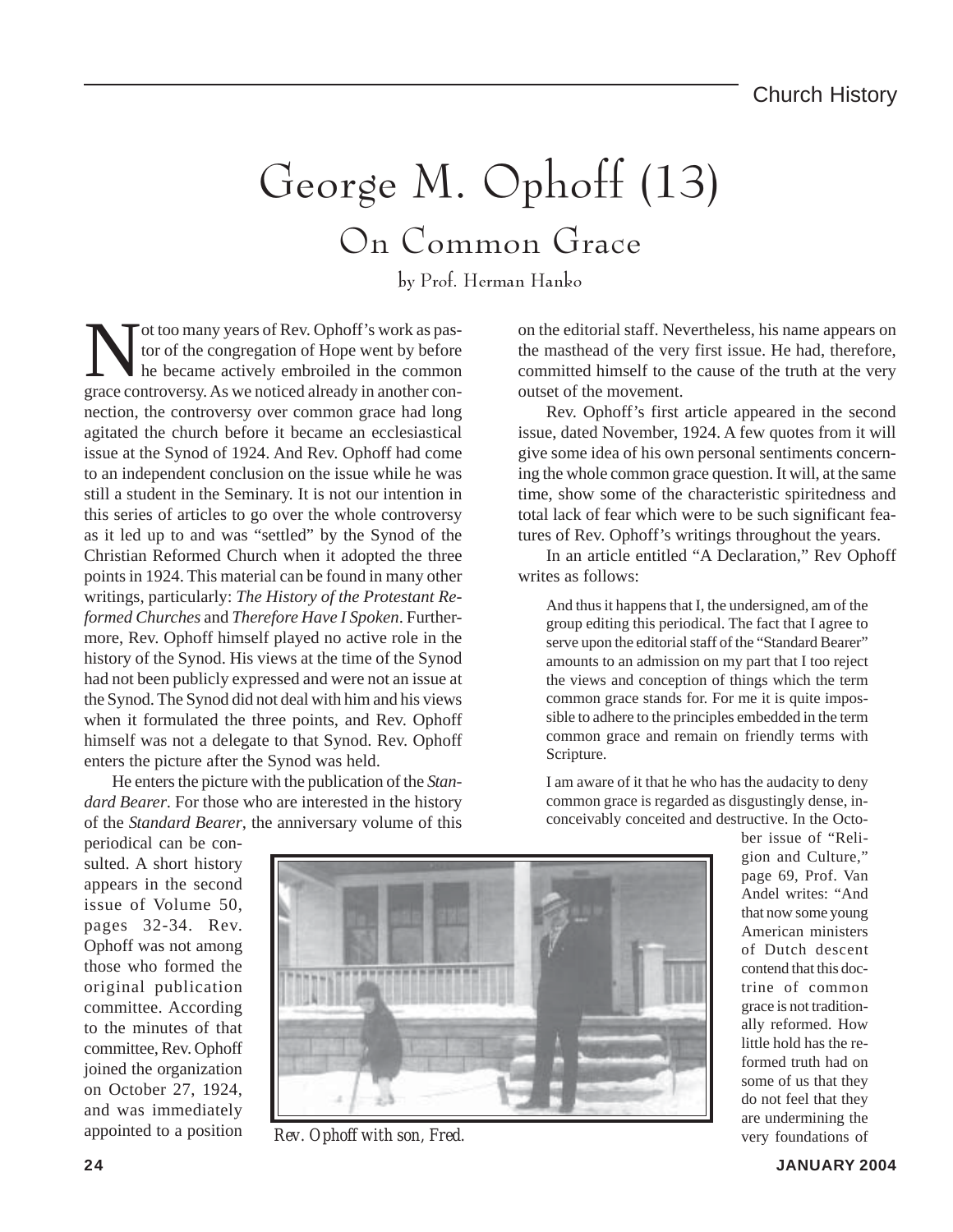Christian that is Calvinistic Theology, ethics and philosophy." You see, the huge mental and spiritual denseness and the inconceivable conceit of the deniers of common grace staggers the brother. We are ramming in pieces the very foundations of Calvinistic theology, ethics and philosophy.

No doubt we should have trembled in our boots when this monstrous accusation was hurled our way, I suppose for the purpose of terrifying our souls. And I suppose we ought to have blushed when our friend let us see how blunted our receptive and assimilative faculties are. Yet we did not blush, neither did we tremble. And why not? Because we are too hardened and insensible to blush? No. Because our nerves are of steel so that nothing shocks us? No. We were not disturbed because we had no guarantee whether or not the professor was simply seeing things again. This happened before with him. History proves that the professor is subject to hallucinations. According to Pillsbury (a writer in Psychology, H.H.), a hallucination does not arise from objective phenomenon.

After describing what this "hallucination" was, Rev. Ophoff goes on to give his reasons for rejecting common grace.

Well do we realize that among the adherents of the views which we reject is found the master mind. The chief exponent of the doctrine of Common Grace, the late Dr. A. Kuyper, was a recognized genius. This man devoted time and energy to the development of the doctrine of Common Grace. A work of three volumes was the result. Yet a careful study of Scripture and our standards on the one hand and the doctrine of common grace on the other hand convinced me that the views and the conception of things which the term "common grace" stands for, clash with Scripture. Therefore, I could not do otherwise than break with the doctrine.

However, it was not without considerable hesitancy that I did so. It is a difficult matter to part company with a great Christian thinker like Kuyper. One is constantly haunted by the thought that it is one self who errs. What is more, the existence of common grace is a settled thing. We have come to believe in it as a matter of course. So be it. I cannot see it otherwise but that the doctrine of common grace clashes with Scripture.

Rev. Ophoff goes on then to show how the writings of those who defend common grace deny in fact the truth of total depravity. He concludes this with the remark:

I, as a reformed preacher, cannot and will not preach total depravity and in the next breath assure my hearers that the depraved sinner, in his depraved state, performs noble deeds, has pure emotions, and thinks good thoughts. God's Word unclothes the sinner, strips him of every virtue and sends him naked to Christ. God forbid that I stop that sinner on the way to cloth him in the beautiful garments of common grace. I should fear lest that sinner would no longer feel the need of Christ….

Such and similar thoughts finding their way into this (article) did its share in opening my eyes to the dangers and fallacies of common grace.

There are other things which caused me to break with common grace….

By this, Rev. Ophoff referred particularly to many inconsistencies and problems which the defenders of common grace themselves brought up, which led him to the conviction that such views were contrary to the clear and unambiguous teachings of Scripture. He concludes this section with the words:

These methods of *some* of the exponents and defenders of common grace, their faulty thoughts, illogical reasonings, their blunders, their noise, widened the breach between me and common grace. I thought, it can not be there is so very much to say in defense of common grace after all.

Then too, it seems to me that the exponents of common grace are bent on misunderstanding, misrepresenting and misinterpreting the opponents of common grace…

All these different things taken together disengaged me from the doctrine of common grace. I regard the doctrine dangerous, as well as the views and conception of things which the term stands for. I shall use my talents to help expose, in the light of God's Word, the dangers and fallacies of common grace.

The Synod of 1924 declared itself for common grace. Yet the Synod evaded the real issues. The Synod failed to furnish proof. The existence of common grace has never been proven. The objections raised against it have never been removed.

Well, that was a sharply, unequivocal stand. And from that resolve, Rev. Ophoff never wavered in all his life. But such a firm commitment to the cause of the truth led to trouble within a matter of weeks. ❖

*\_\_\_\_\_\_\_\_\_\_\_\_\_\_\_\_\_\_\_\_\_\_\_\_\_\_\_\_\_\_\_\_\_\_\_\_\_\_\_\_\_\_\_\_\_\_\_\_\_\_ Prof. Hanko is a professor emeritus of the Protestant Reformed Seminary.*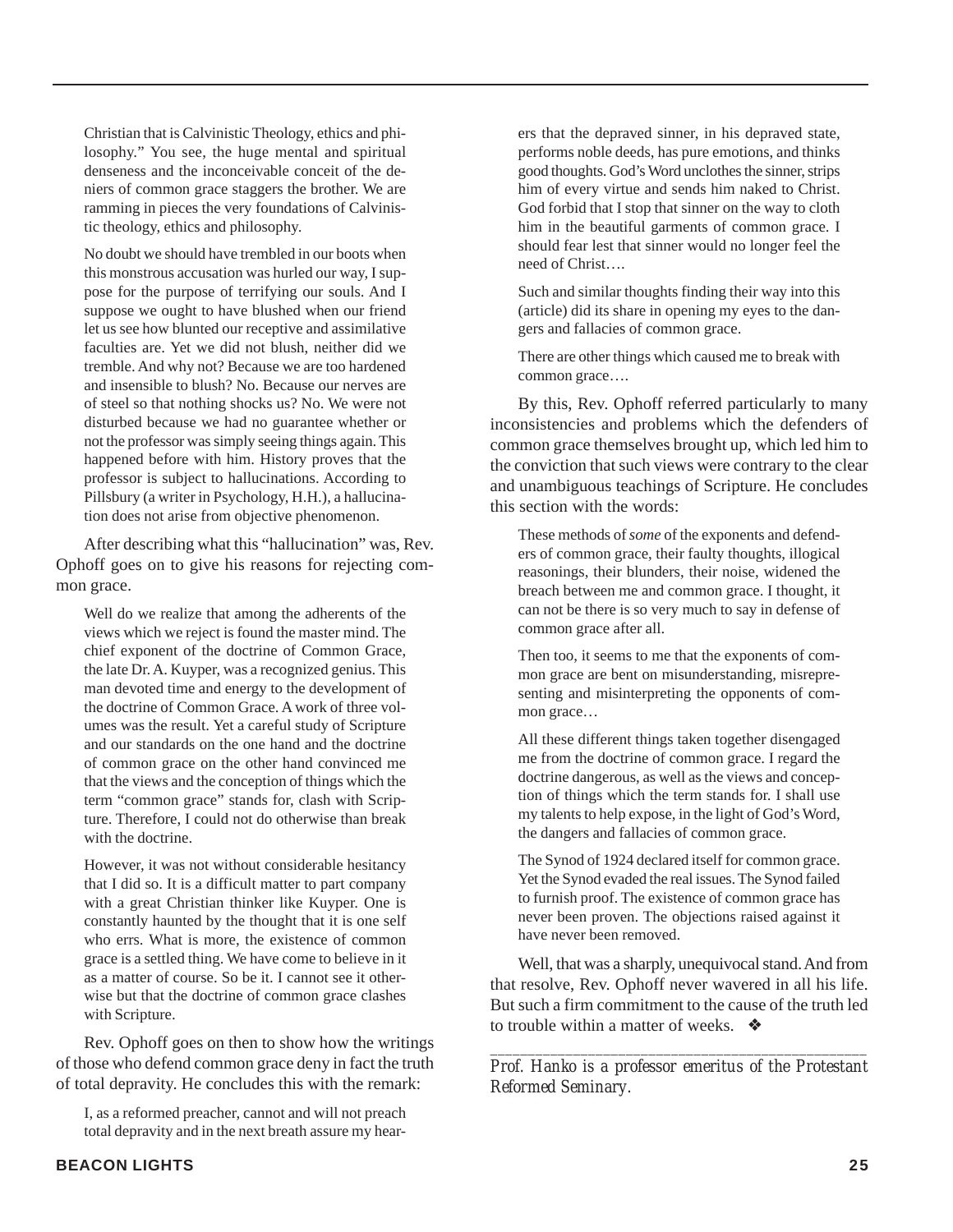

**JANUARY 2004**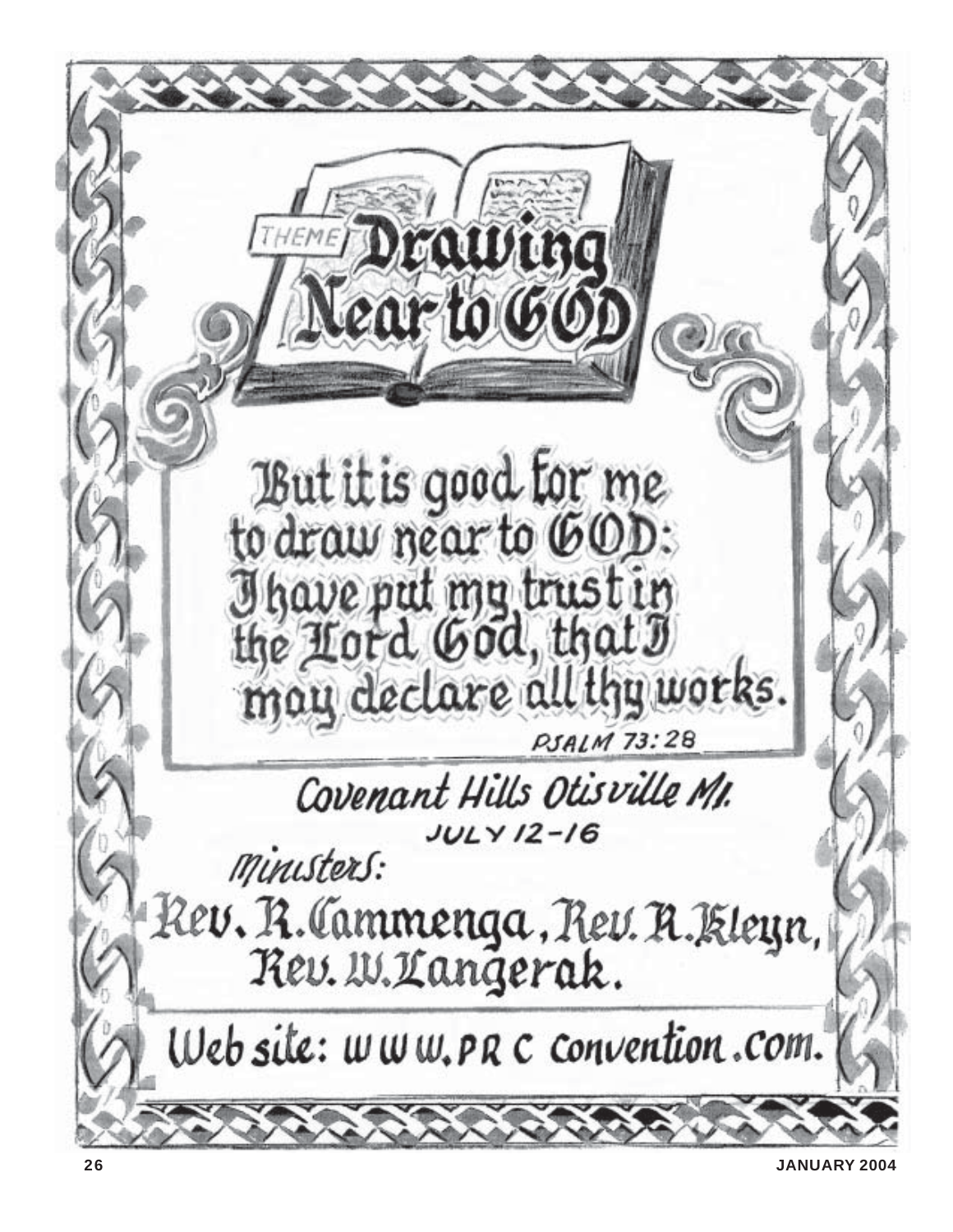### One Man Against the World (2)

Alexander had no choice. Now it was public. Everyone knew what Arius said, and what he said was heresy. Arius ought to be excommunicated from the church. But—such an action would put the whole city in an uproar. Arius was much-liked by many people. As archbishop of Alexandria, what would Alexander do?

Alexander was an aged, faithful servant of God and of His truth. His helper and deacon, the young Athanasius, loved the truth of God as well. Alexander was teaching and preparing Athanasius to some day be archbishop in his stead. Now was a good time to involve his young, redheaded student in the fray. "Athanasius, we have a serious battle on our hands. What shall we do?"

Athanasius was deeply interested in the truths of Scripture. God had also gifted him with a sharp and brilliant mind. Though barely in his twenties, he had already written theological books worthy of note. Athanasius would do whatever he must in defense of the truth of the gospel. Together they saw that all the churches needed to be warned of the false teachings in their midst.

A letter was sent to the churches of Egypt and Syria, both East and West. A council of one hundred bishops traveled to Alexandria from all over the Roman Empire

# Kids' Page **1998** MUTTLE LIGHTS



by Connie Meyer

to hear the heretic for themselves. The year was 323. Now the truth could come out and the poison of the lie could be stopped. Arius stood with confidence before the presiding bishops. "The three Persons of the Trinity are not all equal in glory and majesty. The Son was not begotten of the Father, but was created.

He can change from good to evil."

It was enough for the bishops. They could hardly believe their ears. Jesus was a creature and not God? Arius was indeed a heretic!

But two bishops sided with Arius. They stood firm in their false doctrine. It was then the solemn duty of Archbishop Alexander to pronounce the anathema of God upon these three

together. They were cast out of the fellowship and offices of the church until they might repent of their heresies and lies.

But how strong a hold had the lie already taken? The battle was by no means over.

(to be continued)  $\triangle$ 

*Connie is the mother of 5 children and a member of Hope Protestant Reformed Church in Grand Rapids, Michigan.*

*\_\_\_\_\_\_\_\_\_\_\_\_\_\_\_\_\_\_\_\_\_\_\_\_\_\_\_\_\_\_\_\_\_\_\_\_\_\_\_\_\_\_\_\_\_\_\_\_*



**"As we said before, so say I now again, If any man preach any other gospel unto you than that ye have received, let him be accursed."**

**Galatians 1:9**



**BEACON LIGHTS 27**